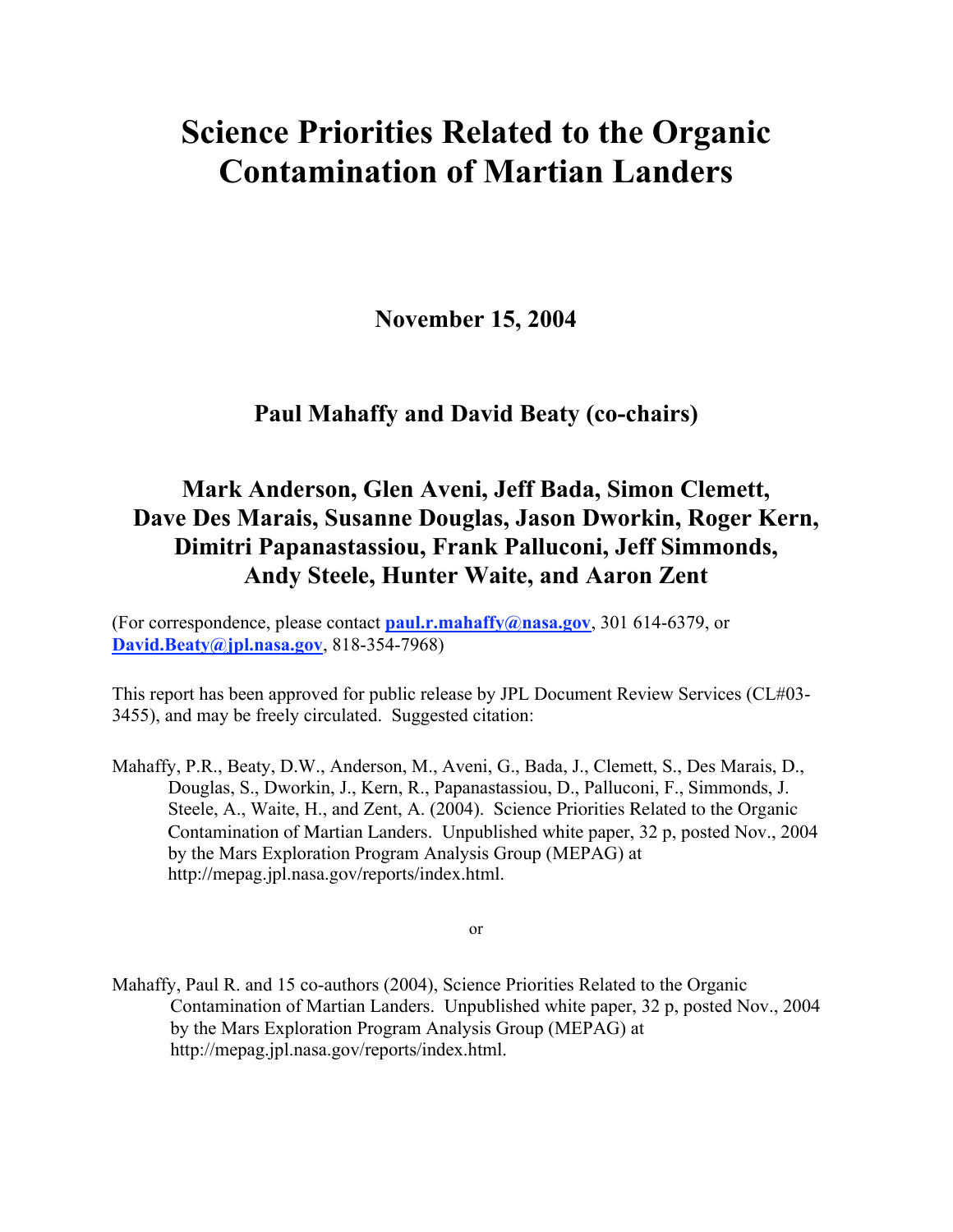# Table of Contents

| 1. Introduction                                                                | $\overline{2}$          |
|--------------------------------------------------------------------------------|-------------------------|
| 2. Organics of Interest and Contaminants of Concern                            | 3                       |
| 2.1 Sources of martian organic molecules                                       | $\overline{\mathbf{3}}$ |
| 2.2 Transformation of organics on Mars                                         | $\overline{\mathbf{3}}$ |
| 2.3 Contamination issues, driven by mission science goals                      | 5                       |
| 2.4 OCSSG definition of clean                                                  | 5                       |
| 2.5. Derivation of cleanliness thresholds for MSL                              | 5                       |
| 2.6 Sources of terrestrial organic contamination of Mars samples               | $\overline{7}$          |
| 2.6.1 Organic materials contained in spacecraft hardware                       | $\overline{7}$          |
| 2.6.2 Personnel handling or exposure of instruments or                         |                         |
| spacecraft components                                                          | 8                       |
| 2.6.3 Microorganisms (dead or alive)                                           | 8                       |
| 2.7 OCSS proposals regarding identification of potential contaminants of       |                         |
| concern and their thresholds                                                   | 8                       |
| 3. Quantification of Contamination:                                            | 8                       |
| 3.1 Analytical techniques                                                      | 9                       |
| 3.2 Hardware sampling                                                          | 9                       |
| 3.3 Typical contamination levels                                               | 9                       |
| 3.4 Contamination Migration                                                    | 10                      |
| 3.5 Models of Chemical Migration                                               | 10                      |
| 3.6 OCSS proposals regarding quantification of contamination and its migration | 11                      |
| 4. Contamination Mitigation                                                    | 11                      |
| 4.1 Identification of sensitive areas                                          | 11                      |
| 4.2 Materials selection                                                        | 12                      |
| 4.3 Cleaning procedure examples                                                | 12                      |
| 4.4 Cleaning procedures and planetary protection requirements                  | 13                      |
| 4.5 Primary system level cleaning requirements                                 | 13                      |
| 4.6 Derived cleaning requirements                                              | 14                      |
| 4.7 Designs that isolate sample acquisition and processing hardware            | 14                      |
| 4.8 In situ operations and processing                                          | 14                      |
| 4.9 Summary of OCSSG proposals for contamination mitigation                    | 15                      |
| 5. Standards and Controls                                                      | 15                      |
| 5.1 The use of terrestrial organic materials in standards                      | 15                      |
| 5.2 Organic-free blank standards                                               | 15                      |
| 5.3 Summary of OCSSG proposals for use of standards and controls               | 16                      |
| 6. Conclusions                                                                 | 16                      |
| 7. References                                                                  | 16                      |
| Appendix A. Extended list of contaminants                                      |                         |
| Appendix B. Common spacecraft contaminants                                     |                         |
| Appendix C. Organic Materials Inventory for the Mars Exploration Rovers        |                         |
| Appendix D. Physical Transfer of Organic Contaminants from Hardware Surfaces   |                         |

to Simulated Mars Soil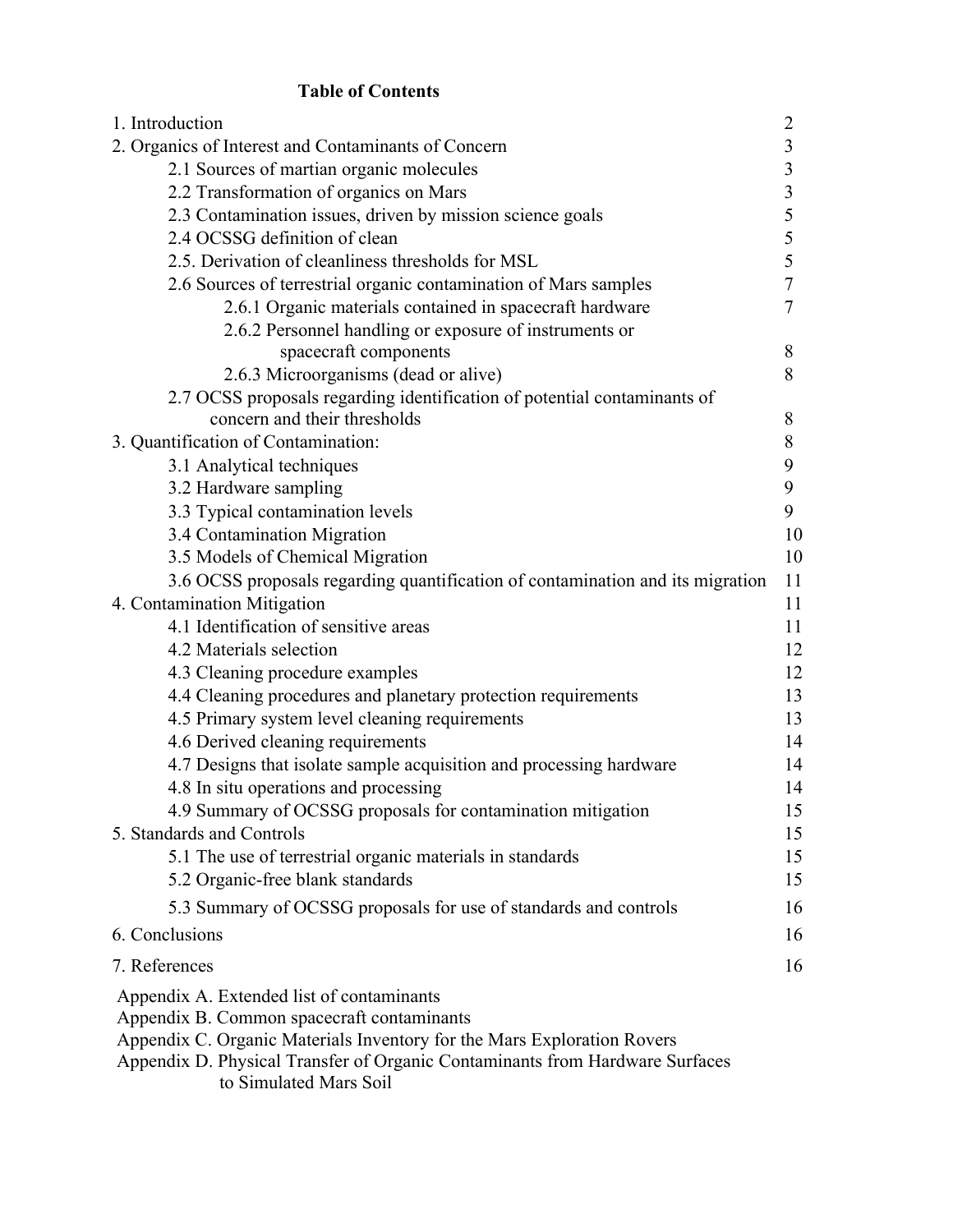#### 1. Introduction

A current goal of the Mars Exploration Program is to achieve an understanding of the possible emergence and duration of life on that planet. This demands an increasing focus on the quality of measurements that address Astrobiology objectives. Continuing advances in instrument technology lead to the possibility of measurements of increasing sensitivity and selectivity. Thus the steps necessary to reduce the potential impacts of terrestrial contamination on *in situ* Mars measurements require increasing attention. The Mars Program Office at NASA Headquarters chartered the Organic Contamination Science Steering Group (OCSSG) to address this issue following the recommendation of the Mars Exploration Program Analysis Group (MEPAG) at its September 2003 meeting [MEPAG, 2003]. The charter of the group was to define the contamination problem and suggest plans and priorities for solution that could provide direction for the engineering teams responsible for the design, fabrication, assembly, and processing of Mars landed systems. The group consisted of scientists conversant with a range of *in situ* measurement techniques for organics and engineers familiar with Mars lander designs as well as spacecraft cleaning and contamination characterization techniques. This report is a summary of the analysis of the OCSSG.

The primary focus of the study was organic contamination introduced into those Mars samples that would be delivered to sensitive analytical instruments after processing by lander acquisition and sampling devices. It is recognized that requirements set by the Planetary Protection Policy in effect for any specific mission only indirectly address the larger question of the potential interference from terrestrial contaminants during *in situ* measurements. Furthermore, we considered certain non-organic molecular or particulate contaminants that might also impact Astrobiology-focused measurements. The contamination issues were considered most specifically in this report with reference to the 2009 Mars Science Laboratory (MSL) Mission, currently under definition. However, the relevance to other lander missions including the Mars Scout Phoenix Mission and a Next Decade Astrobiology Mission was also considered by the OCSSG. Phoenix is presently under development for a 2007 launch [Smith, 2003] and a possible Next Decade Astrobiology Mission has been described in very general terms by the Mars Program Science Synthesis Group [MPSSG, 2003] as a candidate Astrobiology focused mission that would employ the next generation of measurement tools. Although the primary focus of the analysis of the OCSSG was on the impact of terrestrial contamination, the issue of cross contamination of organic material between different Mars samples was also considered. Because strategies utilized by the Viking mission successfully reduced terrestrial contamination, they served as valuable reference points for the present study.

The OCSSG divided the issues highlighted in its Charter into four primary areas of focus:

- 1. Identify and quantify the contaminants of most concern with regard to their possible adverse impact on the goals of each lander mission,
- 2. Understand methods of quantifying residual contamination, its abundance and transport during all stages of lander development and operation,
- 3. Suggest possible contamination mitigation options, and
- 4. Examine the use of controls and facility-provided standards to be analyzed by lander instruments after arrival at Mars.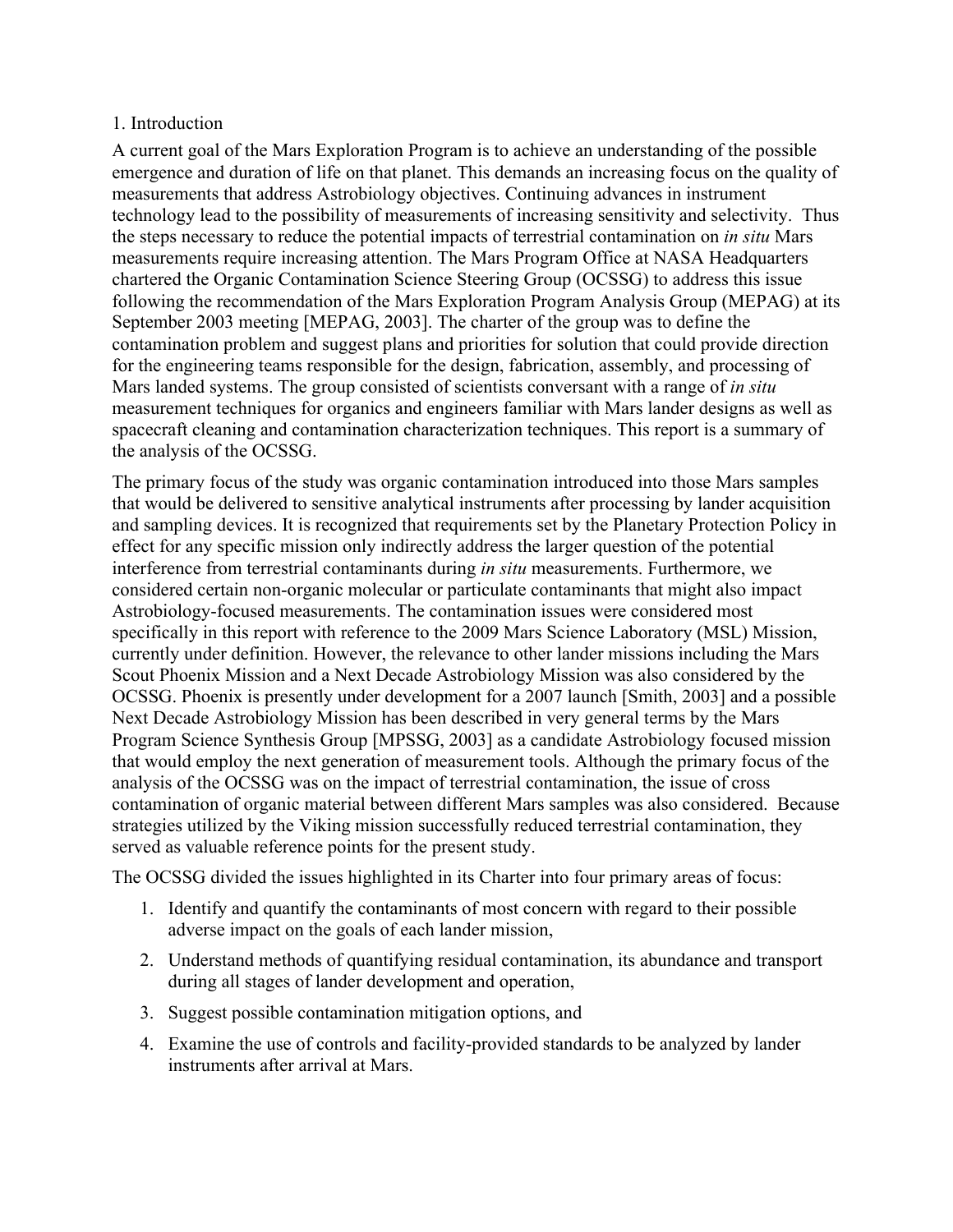As detailed in Sections 2 and 3 of this report, the first two items can provide direction and contamination requirements for the engineering teams that design, fabricate, and test the landers. For example, a comprehensive contamination-monitoring plan during the development of MSL can provide not only an understanding of the level of organics that are transported to Mars in this mission, but also a documented reference for future missions. Items 3 and 4 are addressed in Sections 4 and 5. Section 4 of this report addresses strategies for contamination mitigation. Success in the area of contamination mitigation is important for Phoenix and is also likely to be key to achieving major goals of the MSL and future astrobiology landed missions. Section 5 addresses the possible use of standards and controls. Some residual contamination is likely to be observed by sensitive instruments on the surface of Mars, even with the best efforts at mitigation and the use of controls may then be important for achieving definitive scientific conclusions.

#### 2. Organics of Interest and Contaminants of Concern

2.1 Sources of martian organic molecules: The search for reduced carbon species relevant to Astrobiology will be an important aspect of the missions considered by the OCSSG. However, organic compounds in near-surface materials on Mars may be derived not only from possible biotic or prebiotic processes, but also from various abiotic processes such as exogenous delivery from meteoritic or cometary material or synthesis in hydrothermal systems. Furthermore, reduced carbon species from any source will likely be transformed over time to some degree through chemical processes, including the transformation to more highly oxidized species. However, these mechanisms are presently not well understood. The identification of the source of organic compounds that might be discovered on or near the surface of Mars can be addressed by a variety of investigations. These include identification of specific molecules known to be associated with meteoritic sources, analysis of the distribution of organic molecules in different oxidation states, the determination of the molecular weight (mw) distribution in homologous series of these molecules, and a determination of the  ${}^{13}C/{}^{12}C$  and D/H ratio in organic compounds (Kerridge, 1999, Cronin, 1993). For example, the amino acid α-aminoisobutyric acid (AIB) found in some meteorites, such as Murchison, is often used as a marker for extraterrestrial amino acids, since this molecule is not found in measurable amounts in sediments. The scientific objectives of MSL and follow-on missions are not only to search for specific biomarkers, but also to understand geochemical cycles that include reduced carbon compounds. Very little is presently known about the distribution, abundance, or chemical reaction products of reduced carbon-containing compounds in near-surface materials on Mars, although aromatic hydrocarbons, phenol, and benzonitrile have been detected by pyrolysis of small samples of the martian meteorites EET A79001 and Nakhla [Sephton et al., 2002]. Table 1 illustrates a range of molecular classes and compounds that are potential contaminants. Appendix A expands this list by giving estimates of contamination levels of concern and first order estimates of the possibility of migration of the contaminant to a sample delivered to an analytical instrument.

2.2 Transformations of organics on Mars: Although the Astrobiology objectives will place a high priority on characterization of reduced carbon compounds in samples collected for analysis, it is recognized that several chemical processes that potentially exist in the martian environment may transform these species. Models of such processes of organic degradation fall into several categories and it is likely that more than one mechanism operates. Each proposed mechanism has a potentially different consequence for the fate of organics.

For example, hydrogen peroxide would be expected to selectively oxidize organic compounds, resulting in the formation of species that may not have been detected by the Viking GCMS, such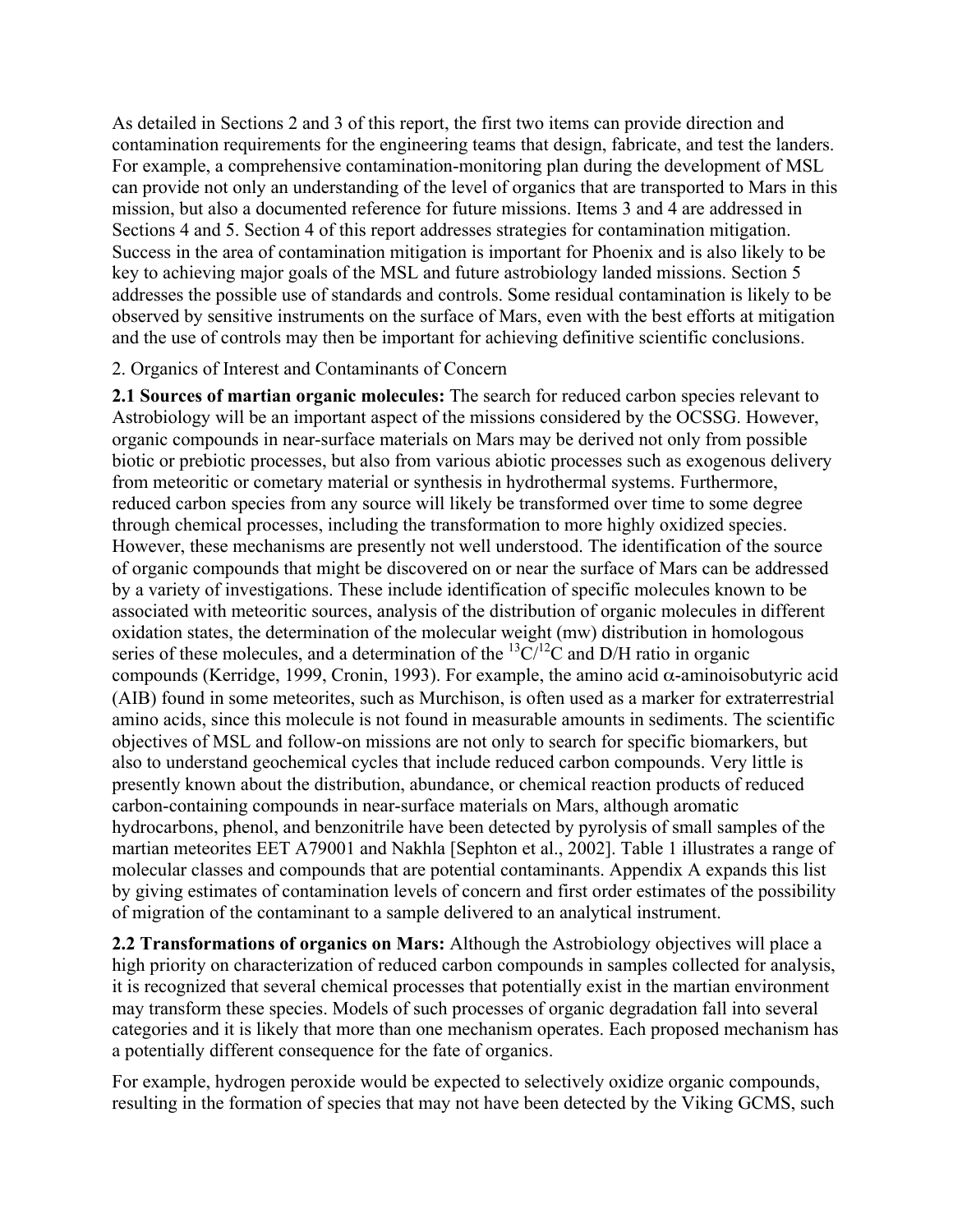as mellitic acid salts (Benner 2000). Solar ultraviolet radiation may cause photolysis of atmospheric species resulting in the formation of "odd-H"  $(H, OH, HO<sub>2</sub>, and H<sub>2</sub>O<sub>2</sub>)$  compounds (e.g. Hunten, 1974, Barth et al. 1992). Subsequent recombination of these reaction products may produce oxidizing species that precipitate onto the surface.

Alternatively, superoxide radicals, which are more strongly oxidizing than hydrogen peroxide, are generally responsible for "deep oxidation" of organics, resulting in more complete oxidation (Yen et al., 1999; Haber, 1996) and, possibly, the complete removal of organic material from the surface of Mars (Chun et al. 1979). UV-silicate interactions may produce radical species (Yen et al., 2000) directly in the silicate matrices. The non-bridging oxygen defects resulting from broken Si-O bonds are mobile, and can migrate through silicate lattices. The soil and dust surfaces would then be strongly oxidizing, but the atmosphere itself need not be oxidizing.

Other mechanisms require both UV and atmospheric oxidants. The free radicals from radiation damage are highly reactive, and could easily form semi-permanent complexes, such as such as perchlorates from photolyzed, complexed halide compounds (Zent and McKay, 1994).

| Table 1. Contaminants of concern for Mars landed missions (expanded in Appendix A) |                                                                               |  |                                  |                                                                      |  |  |  |
|------------------------------------------------------------------------------------|-------------------------------------------------------------------------------|--|----------------------------------|----------------------------------------------------------------------|--|--|--|
| Molecular class                                                                    | Examples                                                                      |  | Molecular class                  | Examples                                                             |  |  |  |
| C, H aromatics                                                                     | benzene, toluene,<br>higher molecular<br>weight aromatics,<br>PAH             |  | Carbonyl                         | Esters, ketones,<br>aldehydes and their mw<br>distributions          |  |  |  |
| S, N, O<br>heterocyclic<br>aromatics                                               | furan, pyridine,<br>pyramadine,<br>benzothiophene                             |  | Sulfonic,<br>phosphonic acids    | Methanesulfonic acid                                                 |  |  |  |
| Carboxylic acids<br>and their salts                                                | Alkyl & aromatic<br>acids, fatty acids                                        |  | Lipids and<br>derivatives        | HC chains, fatty acids,<br>fats, phospholipids.<br>Hopanes, steranes |  |  |  |
| Non aromatic<br>hydrocarbons                                                       | Alkanes, alkenes (i.e.<br>isoprenoids such as<br>pristane, phytane)           |  | <b>Sugars and</b><br>derivatives | glucose                                                              |  |  |  |
| <b>Nitrogen</b><br>containing<br>compounds                                         | Amino acids, amines,<br>amides, purines,<br>pyrmidines,<br>porphyrins         |  | <b>Proteins</b>                  | Polar and non-polar                                                  |  |  |  |
| <b>Alcohols</b>                                                                    | Methanol, higher<br>molecular weight<br>linear and branched<br>chain alcohols |  | Nucleic acids,<br>nucleotides    | DNA fragment                                                         |  |  |  |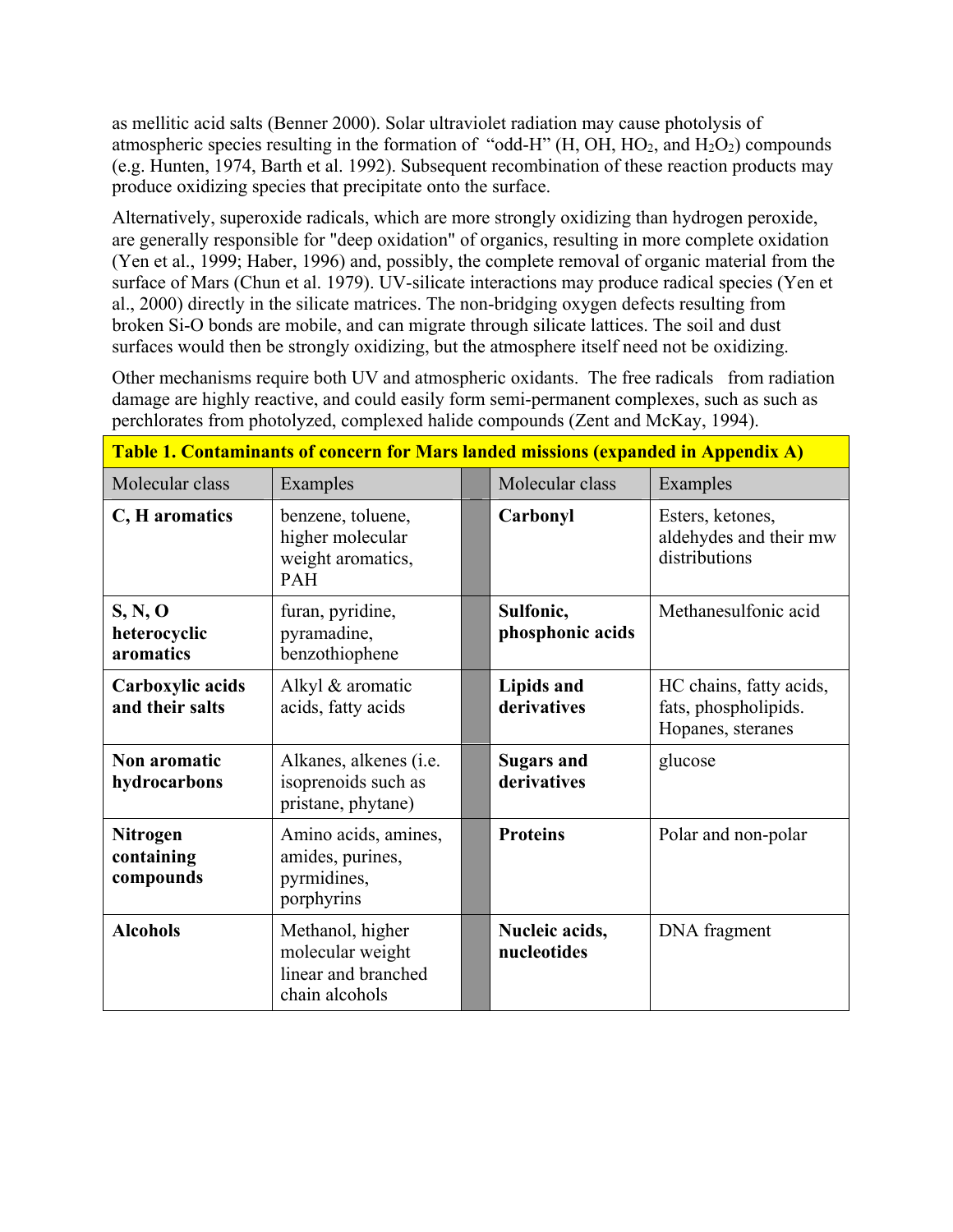2.3 Contamination issues driven by mission science goals: The OCSSG considered contamination most specifically in the context of three example missions.

- (1) the recently selected Phoenix Scout Mission, is designed to land in what is predicted to be an ice-rich region and analyze near-surface and sub-surface samples. Organic contamination is of concern to this mission team, since a mass spectrometer is part of the payload. This instrument will search for organic molecules evolved from surface and near-surface samples and will also analyze atmospheric gases.
- (2) The 2009 Mars Science Laboratory (MSL), presently under definition, is expected to carry out an ambitious search for organic molecules in a wide variety of locations that can be accessed by this lander. A powerful analytical laboratory is in the baseline for this mission with sample preparation using a facility acquisition and processing station. A concept for this station on the MSL is illustrated in Figure 1, taken from the Proposal Information Package [MSL PIP, 2003] for this mission.
- (3) A Next Decade Astrobiology Mission was defined by the Mars Planning Science Synthesis Group as a candidate Astrobiology-focused mission with life detection experiments as likely elements of the payload. The MEPAG Astrobiology Field Lab Science Steering Group further defined (Steele et al., 2004) the objectives of this mission. It is assumed that this mission might carry advanced extinct or extant life detection experiments that would be sensitive to even lower abundances of complex organic materials, and that stringent control of the terrestrial bioload will be critical to the success of this mission.

The specific contamination thresholds described in this report are primarily directed toward MSL, although the Phoenix Mission Team may consider implementation of elements of this approach as resources allow. Contamination thresholds for future missions will need to be revisited as measurement capabilities and contamination mitigation technologies develop.

2.4 OCSSG definition of clean: Since analytical laboratory instruments are expected to play a key role in identifying and characterizing organic molecules, terrestrial contamination introduced during sample acquisition and processing is a significant concern. The instruments in the analytical laboratory of MSL will accept samples that not only have contacted sample acquisition tools, but also have been processed by crushing and grinding tools. However, contaminants on this lander will not be of concern if they are not incorporated into these samples above a certain threshold. Thus, the OCSSG adopted a system-level definition of "a clean sample" as a sample that is delivered to an instrument with LESS THAN a specific level of organic contamination.

2.5. Derivation of cleanliness thresholds for MSL: Example levels of cleanliness in samples delivered to analytical instruments as specified for the MSL rover are given in Appendix A. These levels are based on consideration of the science objectives for MSL and likely science objectives for astrobiology-focused follow-on lander missions.

Contamination levels of concern can be derived from estimates of the abundance of reduced organic material that is expected to be delivered by meteorites to the surface of Mars and mixed into the regolith. For depths of gardening from meters to a kilometer, reduced organic groups such as aromatics or their oxidation products at mixing ratios of hundreds of parts per billion to hundreds of parts per million are expected [Benner, 2000]. However, in order to understand the distribution of species within these groups and the effects of chemical transformation processes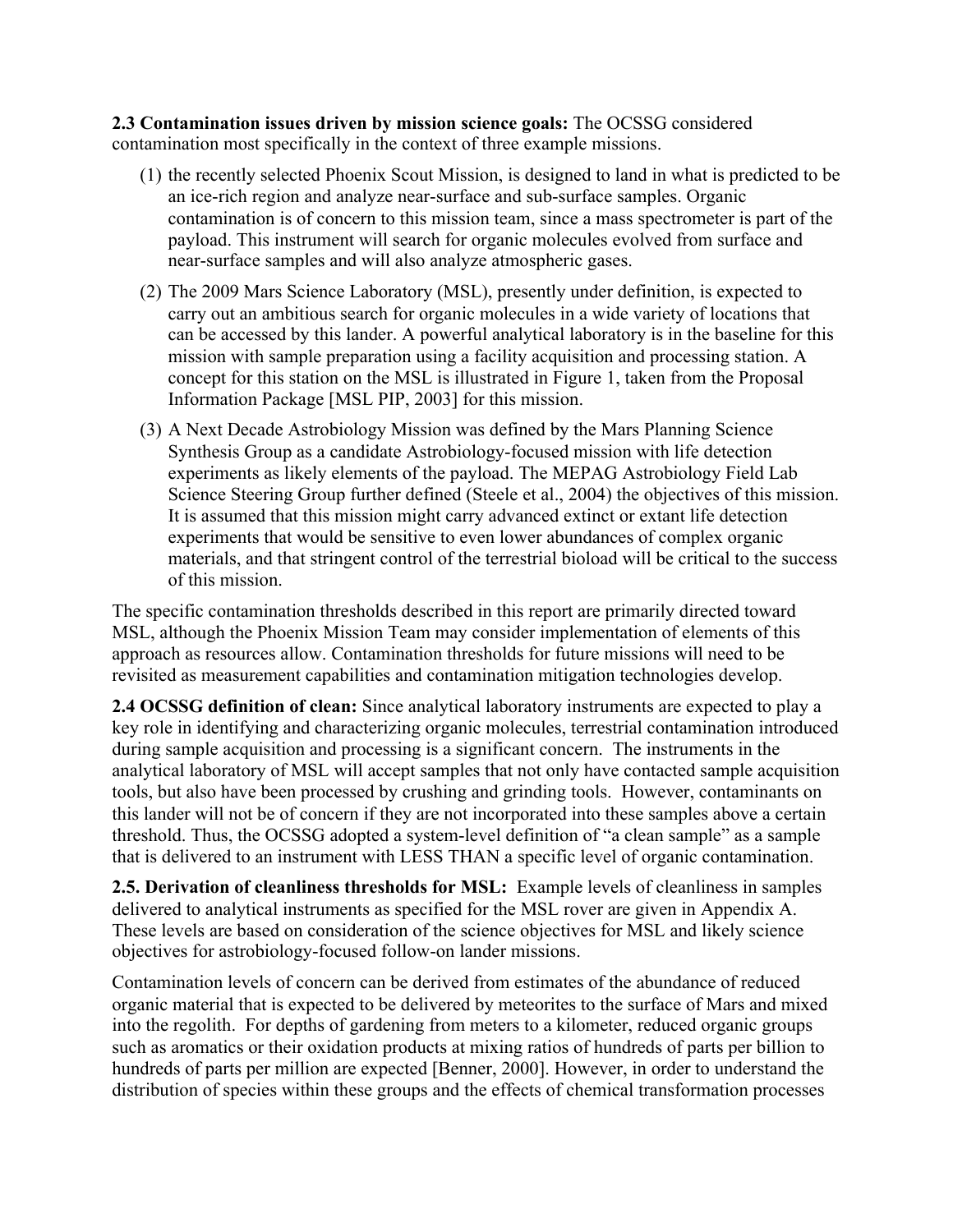on Mars, it is highly desirable to measure a range of species to parts per billion (mass mixing ratio to the matrix). Keeping terrestrial contamination to below 1-10 parts per billion in Mars samples should allow significant scientific conclusions to be reached concerning the fate of organic material delivered by meteorites. The total molecular carbon contamination allowed could be substantially higher (for example, 40 ppb) if the contamination by specific critical species or classes was maintained at dependably constant levels. Although extinct or extant life on Mars has the potential to leave signature organic material in either much higher abundance than the parts per billion levels discussed above, the OCSSG concluded that a definitive search for such signatures could be implemented on MSL by maintaining terrestrial contamination below levels of 1-10 ppb for relevant biomarkers.

The present state of the art for detection thresholds for analysis of volatile organic compounds in meteoritic materials in terrestrial laboratories can be as low as  $10^{-13}$  mole/g using gas chromatograph mass spectrometers and on the order of  $10^{-12}$  to  $10^{-11}$  mole/g for a single liquid chromatography analysis of amino acids [Glavin et al., 1999,2003], although highly specific analysis techniques may detect even smaller quantities (i.e. sub  $10^{-18}$  mole for immunochemical



Figure 1. The location of the sample acquisition and processing elements of MSL is illustrated in the MSL Proposal Information Package.

reactions [Guomin et al., 2000]). These detection limits equate to sub parts per billion mixing ratios by mass. Miniaturized laser desorption mass spectrometers developed for space flight applications can detect several parts per billion by mass of polyaromatic hydrocarbons. The OCSSG concluded that the thresholds driven by the scientific goals of MSL were well within the capability of *in situ* instruments that were likely to be selected for this mission.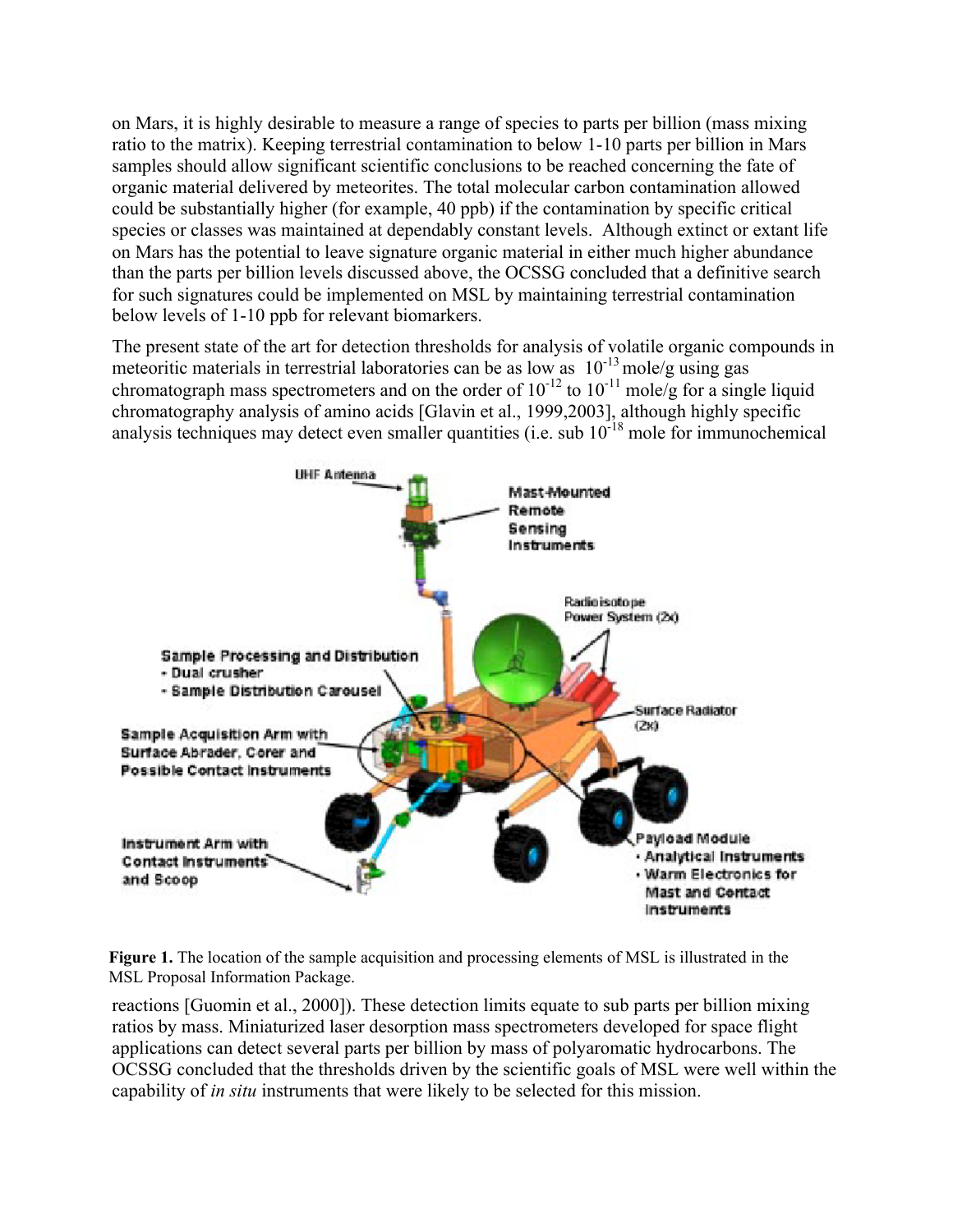2.6 Sources of terrestrial organic contamination of Mars samples: Several potential sources of terrestrial contamination could adversely impact the *in situ* search for organic molecules and their sources and sinks on Mars. These include moderately volatile organic molecules that might be released from materials used in spacecraft fabrication, particulate material that might contain organic residues, and organic molecules produced from the residual terrestrial bioload. Even with careful cleaning of sample acquisition and processing systems, transport of contaminants to these systems in various phases of the missions may occur. These contaminants are of concern if they interfere with the measurement of organic molecules that are targets of payload instruments. Most terrestrial, reduced carbon containing species that might be incorporated into a martian sample are a potential source of interference with high quality *in situ* measurements.

2.6.1 Organic materials contained in spacecraft hardware: Organic compounds are utilized extensively in spacecraft hardware. Complex mixtures of branched and straight chain aliphatic hydrocarbons are the most common contaminants. Lubricants and pump oils found in many industrial environments are sources of these compounds. These can generally be removed with most common solvents (Freons, alcohol, acetone). Silicones are also very commonly employed as lubricants, materials, sealants and adhesives. Silicones can outgas or leach out of silicone based polymers. Like aliphatic hydrocarbons, silicones exhibit a broad range of molecular weights. The most common silicones are polydimethylsiloxane and polymethylphenylsiloxane. This class of organic contaminants is difficult to remove completely; although freon and toluene are at least partially effective as solvents.

Salts of organic acids are used in mold release agents, soaps, silicone polymer activators, and fluxes and are best removed by polar solvents such as alcohols. In thermal vacuum systems the copper cold-finger may react with hydrolyzed esters to form (green) organic copper salts.

Esters are found in plasticizers, pump oils, adhesives, polymer degradation products and many other materials. Phthalates are common contaminants.. Phthalate esters such as Bis 2-ethylhexyl phthalate (DOP) are used to make vinyl plastics and in many other polymer formulations. DOP is a common catastrophic contaminant often discovered after a thermal vacuum processing. Acetone, methyl ethyl ketone (MEK), and alcohol solvents are often used to remove these phthalate esters.

Epoxy is frequently used in spacecraft construction and consists of a class of compounds with a range of molecular weights and chemical/physical properties. These may have complex formulations and can be a source of other compounds. Epoxy consists of a mixture of two compounds that requires "curing", usually by adding a chemical catalyst and applying heat. Curing is not 100 percent complete and uncured components of epoxies can outgas or selectively leach a variety of compounds from the structural materials to which they are applied. These volatile products are generally amines and phenol ethers. The best strategy for removing uncured epoxy is to treat or wipe surfaces with solvents such as alcohol, acetone and aromatic solvents (e.g., toluene). Cured epoxy is difficult to remove by common solvents.

Inorganic particulates can also be released from the spacecraft. Metallic and device-shed particles can be released from the spacecraft hardware either from wear or machining debris. Carbonates are used as fillers in materials and are a major component of "water spots." Carbonates are also encountered as a corrosion product from paints using potassium silicate binders (micas). Inorganic particulates may adsorb molecular contamination prior to their migration to other locations.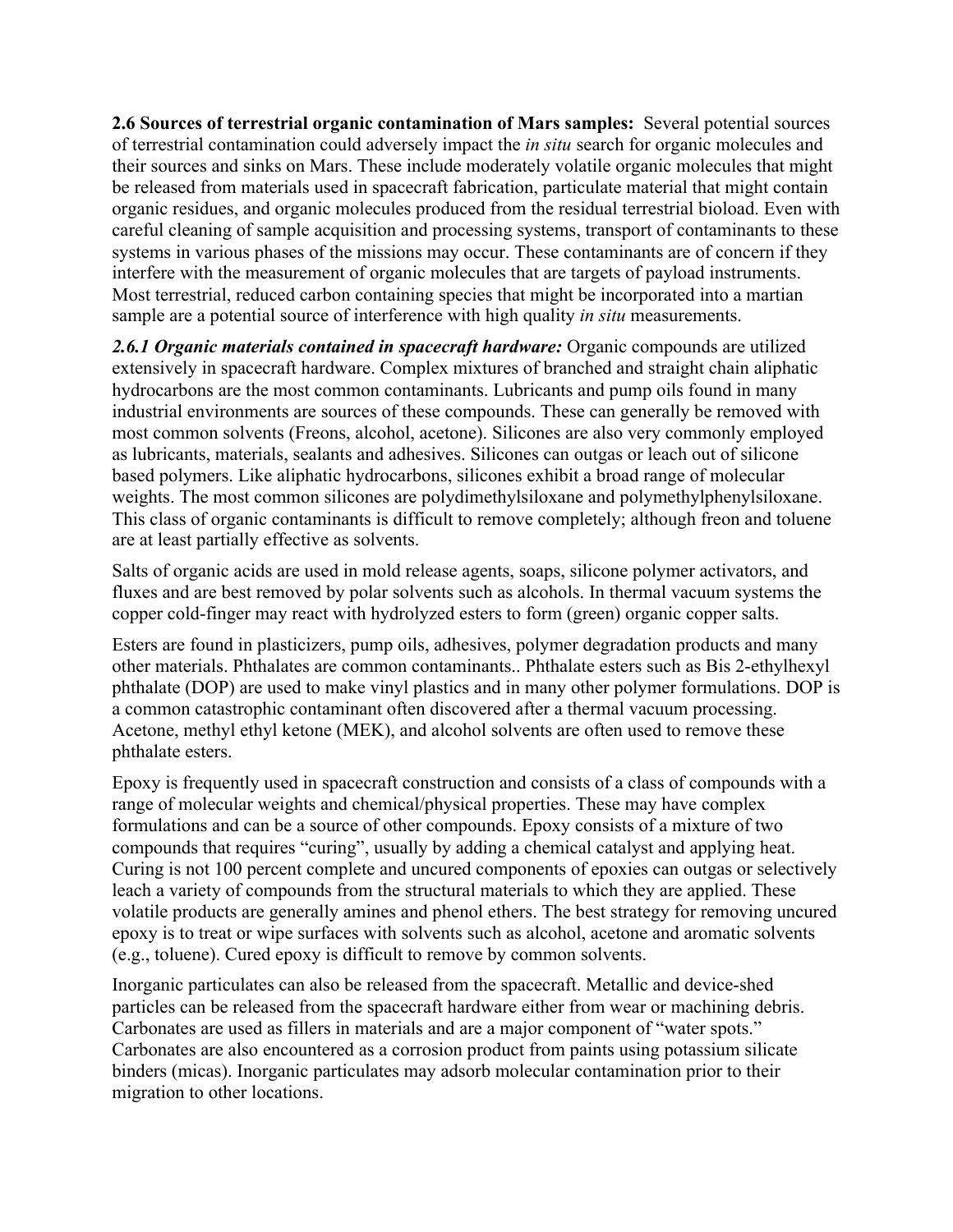*2.6.2 Personnel handling or exposure of instruments or spacecraft components:* Manipulation of spacecraft elements often introduces a variety of contaminants into the instruments and spacecraft components. Fingerprints contain a complex mixture of compounds. These residues consist mainly of high molecular weight, long-chain alkyl esters of fatty acids while the more volatile fractions contain free fatty acids. Fingerprints also contain sodium chloride, protein, and urea. Organic acid salts can form when fingerprints react with some metallic surfaces. Fingerprints can be removed by wiping with most common solvents (Freon, alcohol, acetone, and MEK).

Some additional types of particulates can be introduced during handling and construction. Cloth fibers such as cotton, nylon, polyester, lycra, silk, cellulose etc. can be inadvertently introduced from a variety of sources including clothing and cleaning wipes.

Bio-organic materials of concern include dead skin, hair, spores, pollen, and organic wind-blown matter. These comprise the majority of "dust." The Planetary Protection group at JPL monitors a crucial subset of this vast class of materials with separate biological assays. The remainder of dust consists of silicates that are commonly fine components of soil. The composition is mainly fine quartz and mixed silicates. These are also found in construction materials such as wallboard, wood fibers, etc.

Exposure of spacecraft materials to smoke, smog and associated particles can introduce polycyclic aromatic hydrocarbons and tars. Ablation of the entry heat shield and propulsion chemicals may introduce additional levels of contamination to the spacecraft during landing.

2.6.3 Microorganisms (dead or alive): Microorganisms contain a complex mixture of organic compounds. Sterilization does not remove the organic contaminants and therefore dead terrestrial organisms could contribute to the analyzed organic material. A "typical" microbe weighs approximately  $10^{-12}$  g per cell and is comprised of 55% protein, 20% RNA, 9% lipid and 3% DNA. Microbes, a small fraction of which are spores, detected by planetary protection NASA standard methods, are themselves only a fraction of the organic contamination on a spacecraft. The current allowable level for Planetary Protection Level IVA is 300 spores per square meter with the total available bioburden of the landing event to be less than 300,000 spores.

## 2.7 OCSSG proposals regarding identification of potential contaminants of concern and their thresholds:

- 1. The OCSSG proposes that each project adopt the "system" definition of clean given in Section 2.4 to assess the degree of terrestrial contamination in samples that are physically processed by sample handling mechanisms.
- 2. The OCSSG proposes that each project consider maintaining a list of contaminants and their thresholds of concern such as that found in Appendix A, as a guide for both members of the lander development teams and the instrument providers.
- 3. Quantification of Contamination

Appendix B gives an overview of the contaminants, including their functional groups that are often found on spacecraft surfaces prior to launch. Appendix C lists organic materials that were used in MER. In unusual cases, a spacecraft's payload includes instruments that can measure specific contaminants . More typically, contamination is assayed prior to launch and it is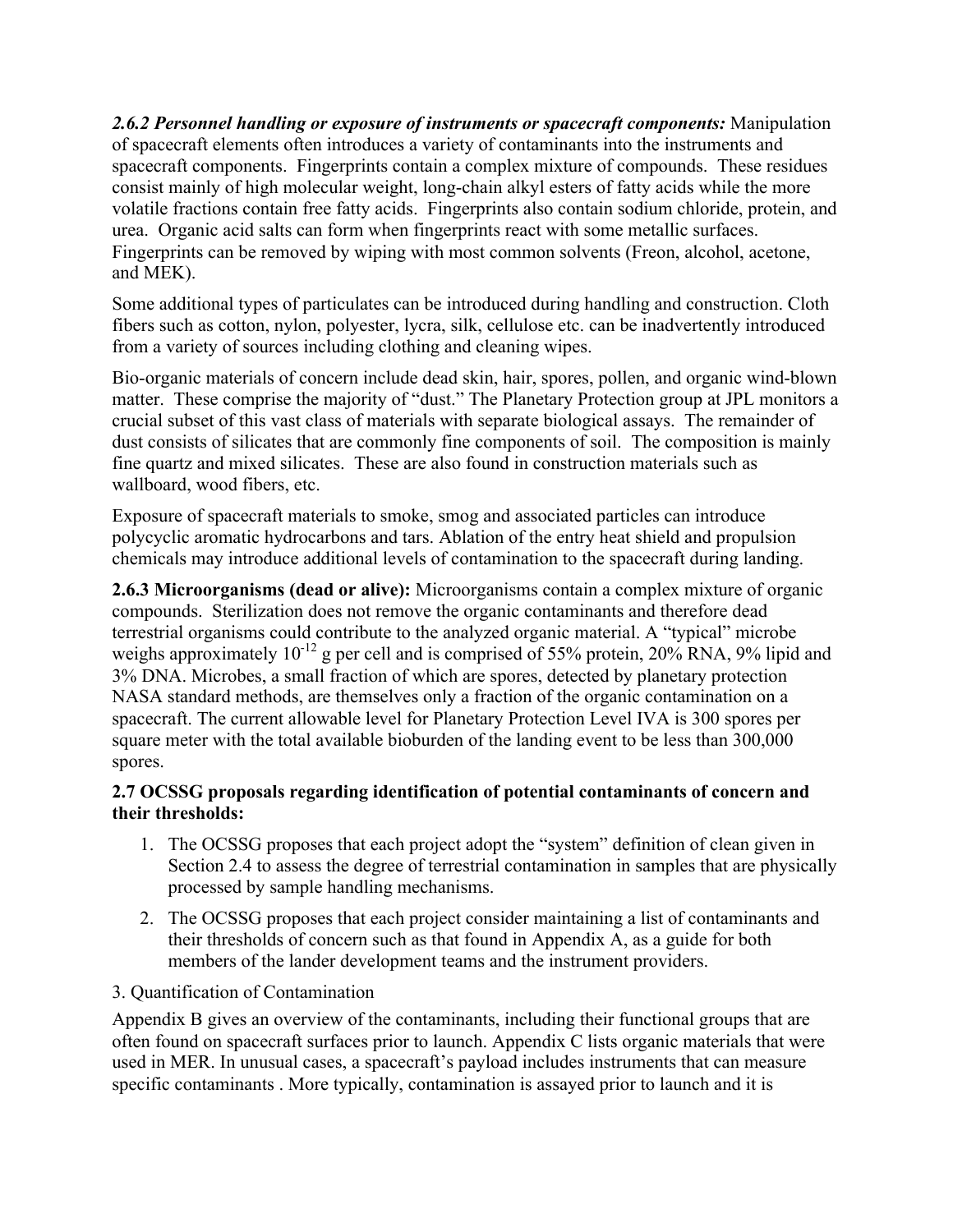mitigated only if it might substantially degrade the performance of the spacecraft or the key instruments.

3.1 Analytical techniques: Although a wide range of analytical techniques can be used to analyze spacecraft contamination, the primary methods for molecular contamination measurements use Fourier transform infrared spectroscopy (FTIR), gas chromatograph mass spectrometry, or ion chromatography. FTIR provides chemical functional group information for quantitative analysis and qualitative identification of materials. FTIR allows complex mixtures to be classified while still providing quantitative information on chemical and spectroscopic effects. Time of flight secondary ion mass spectrometry (TOF-SIMS) may be used to supplement the above approaches by providing spatial information on distribution of contamination allowing eluciation of outgassing or contact contamination.

3.2 Hardware sampling: Organic molecular contamination may be sampled using witness plates strategically positioned near in the spacecraft or by directly sampling the hardware with solvents and porous Teflon swabs. Solvents are carefully selected for compatibility with hardware materials. The solvents used include Freon TF, 2-propanol, ethanol, methanol, hexane, dichloromethane, acetone, and various azeotropic combinations. Proper use of solvents removes most residues that may have outgassed and collected on critical surfaces. Very high molecular weight, cross-linked materials are not readily removed by solvents; however, these materials tend to neither migrate nor outgas appreciably. The monomolecular contaminant layer may strongly bind to its host surface and is not easily removed in most cases. Here, the distinction between contamination and corrosion is blurred.

Contamination control methods on Earth can establish more quantitatively the transfer of molecular contamination from a source material or contaminated surface to a sensitive surface by testing the parent material at its assumed operational temperatures. The outgassing or offgassing constituent flux (contaminant mass per unit collection area per time) can be measured with quartz crystal microbalances (QCM) operating at the assumed temperatures mimicking those of the sensitive hardware. The mass of molecular contamination that will collect on the sensitive surfaces can be estimated. A QCM that operates at 15 MHz (using the principle of beat frequency change between a reference crystal and the collection crystal) can detect 1.56 ng/cm<sup>2</sup> of collected material. Under optimal conditions, transferred molecular contamination can be quantified at this level.

3.3 Typical contamination levels: The amount of molecular contamination found on nominal spacecraft surfaces is generally in the range of 0.05 to 0.3 micrograms per square centimeter  $(\mu$ g/cm<sup>2</sup>). A level of 1.0  $\mu$ g/cm<sup>2</sup> equates to an average thickness of 10 nanometers (nm) for a residue having a density of 1.0  $g/cm<sup>3</sup>$ . A rule of thumb is that a monomolecular layer is about 1 nm  $(0.1 \mu g/cm^2)$ . After system thermal vacuum testing, contaminants migrate, create a more uniform distribution on accessible surfaces, and, under optimal circumstances, lower the levels of contaminants in areas of critical importance.

Microbial contamination of space craft has been measured in several surveys most recently by Venkateswaran et al., (2001). This research has shown typical bioburdens of spores in the range of  $10^6$  m<sup>-2</sup>. This would approximately indicate a contamination level in the range of ~0.1ppb of carbon from bacterial compounds which can be further divided into the relevant classes of molecules to be detected. This does not represent a significant problem to the levels of contamination restriction needed for the instrumentation suggested above, if contamination stays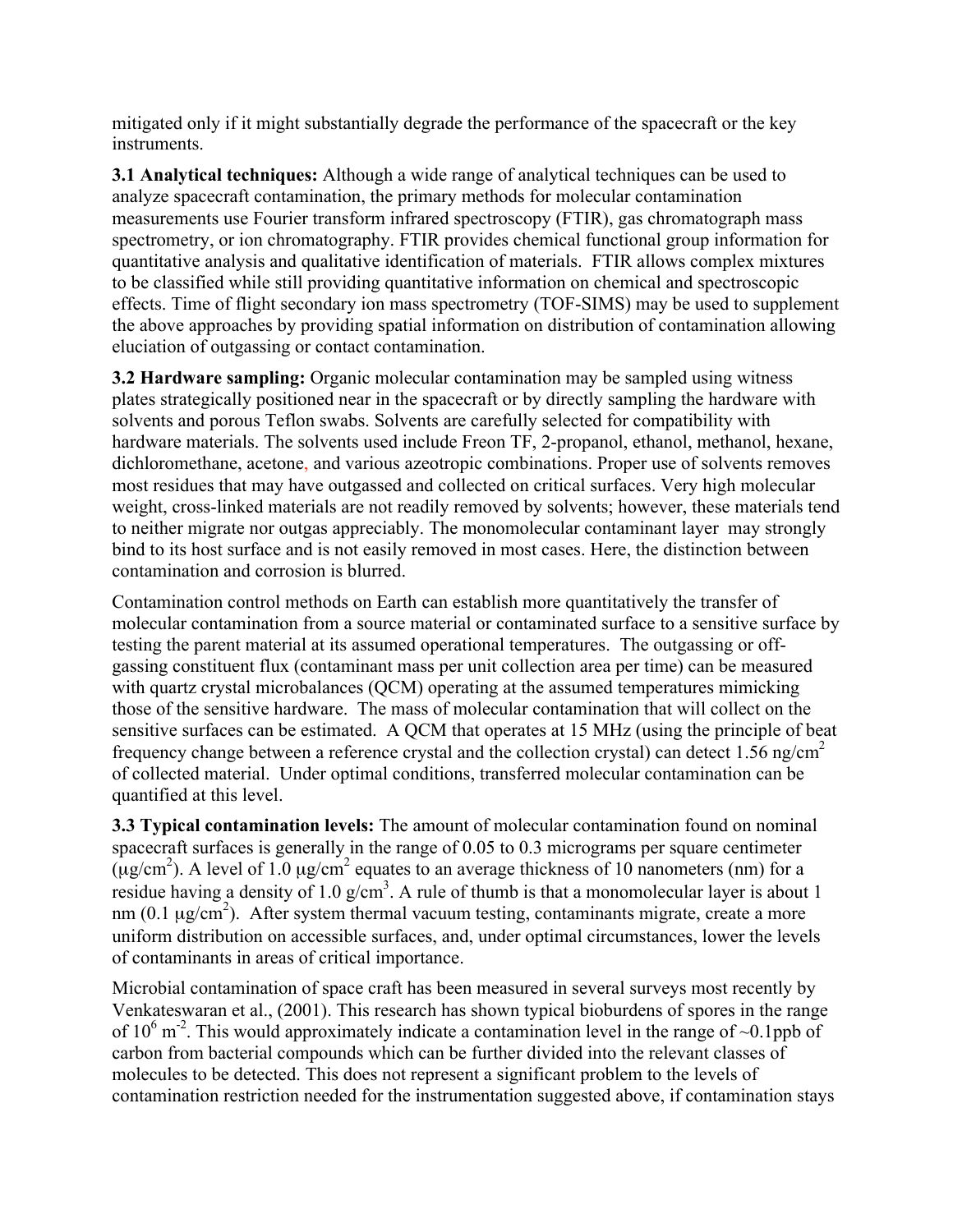at this level. It is only when these organisms find food and nutrients to grow that this will lead to problems. The most likely place for this to happen is in any place harboring liquid water and shielded from external radiation or upon landing on Mars. Further studies to understand the possible niches microbes may proliferate in on spacecraft hardware are a necessity. This need has been identified in several studies including the NRC Signs of Life Report [NRC, 2002], updated MEPAG documents, and the 1992 report of the National Research Council's (NRC's) Space Studies Board, *Biological Contamination of Mars: Issues and Recommendations*, [SSB, 1992] that rapid *in situ* methods for measurement of contamination be developed and implemented in replacement of the reliance on culturing methods. Such methods as rapid immunoassays, enzymes assays, ATP detection, RT-PCR etc., can give real time data on the bioload of a space craft assembly. This will allow faster more sensitive and efficient monitoring of bioloads, testing of the efficiency of sterilization procedures and secondary site specific sterilization of hotspots formed after any primary space craft sterilization.

3.4 Contamination Migration: Molecular cleanliness does have a time dependency due to migration of contaminants. Immediately after cleaning, the surface will begin to collect molecular and particulate contamination. Parts cleaned to a very high degree, such as the sample path on the Viking lander, were cleaned to the submonolayer level. At the other extreme, surfaces of any kind left exposed to Class 100,000 cleanroom air will collect particulates over time. This can be minimized by mitigation approaches such as conducting assembly in more stringent class cleanrooms and housing components and systems in particle and vapor barriers. In the extreme case of the Hubble Wide Field Planetary Camera, recontamination is limited to a rate of 47 nanogram/ $\text{cm}^2$ / month and the cameras undergo a monthly decontamination cycle that reduces the level to 1 nanogram/cm<sup>2</sup>.

The transfer of particulate contamination occurs particularly through extensive vibration during the launch and landing operations. For this reason, the entire Viking payload was encased in a contamination barrier that was removed in space after launch. Sensitive volumes should be manufactured with non-debris producing materials in clean environments (ISO Class 5, Class 100) and maintained to specific clean levels (PCL 50) prior to enclosure.

Molecular contamination that has accumulated on tools that physically contact martian materials can be directly transferred during sample collection and manipulation. In order to better understand the fraction of contamination that might be transferred during the required sample manipulation, laboratory studies were implemented by OCSSG members at JPL to model these operations. The variables in these studies were the tool materials, the sample analogues, the contaminants, and the temperature. The results of these studies are fully described in Appendix D and provide a basis for estimates of sample/tool organic contamination exchange during collection and manipulation of samples such as will take place during the upcoming Phoenix mission.

3.5 Models of Chemical Migration: Contaminants will migrate at different rates in the 6 to 10 millibar pressure of the Martian atmosphere than in the high vacuum of space. Contamination models developed for space environments should be modified to account for the higher pressure regime of the martian surface and also the range of thermal environments encountered by the lander over the course of the mission.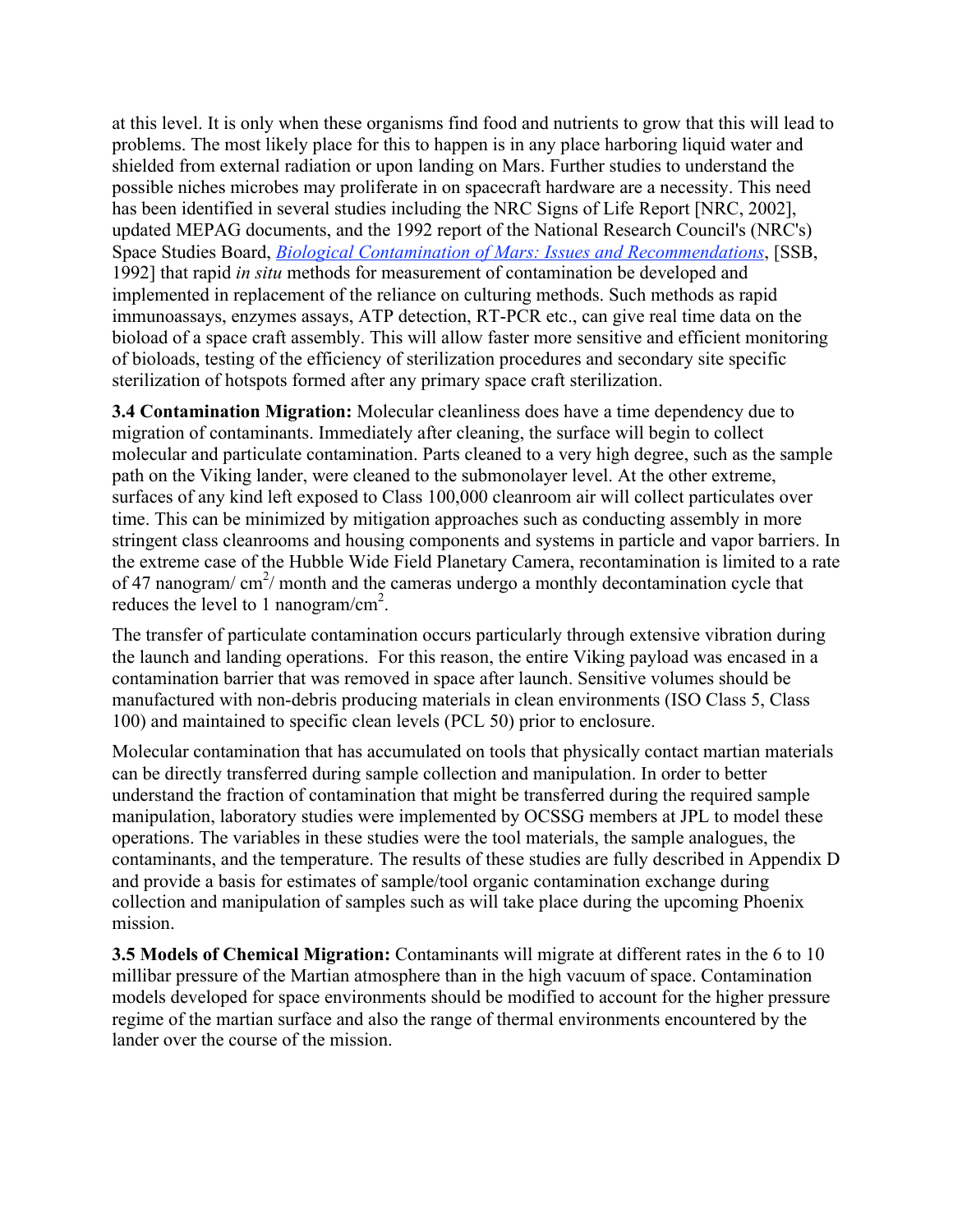#### 3.6 OCSS proposals regarding quantification of contamination and its migration:

- 1. Contamination monitoring should be employed in lander missions that seek to measure reduced carbon compounds and their alteration products on Mars. An important focus of the analysis, during all phases of the development cycle, should be on molecular contamination and its transport.
- 2. Samples of organic-containing materials, such as plastics and epoxies, employed in spacecraft fabrication should be archived for possible use in studies after MSL organic detection studies are underway. This archive should include different batches of the same component when necessary.
- 3. Although the tools to monitor organic contamination are largely in place with a focus on quantification of molecular functional groups, these tools may need to be enhanced with more detailed molecular identification if contamination is determined to be above a desired threshold.
- 4. DNA assays should be carried out over the course of the development for selected critical elements of MSL.
- 5. Rapid *in situ* methods of bioload monitoring should be implemented and protocols established to ensure that these methods replace the older culture based criteria.
- 6. The relevance of existing contamination transport models to predict migration of contaminants during long-term MSL operations should be assessed. The feasibility of adapting these models to pressure and temperature conditions present on the surface of Mars should be evaluated.
- 7. The primary analysis of contamination levels on the surface of Mars will be derived from measurements made by the selected payload. After this selection, the MSL team should evaluate the cost/benefit trade of including simple sensors such as quartz microbalance devices for contamination monitoring during cruise and after landing.

### 4. Contamination Mitigation

The process of contamination mitigation involves many steps that start with the design of key isolation barriers and include fabrication material selection, spacecraft and instrumentation cleaning, identification of key contaminant levels throughout the development project, and monitoring a subset of the contaminant levels during the mission. The most critical areas are those that come into physical contact with Mars solid phase or atmospheric samples. These areas require higher standards of cleanliness and more attention to monitoring of contaminants. However, due to the possibility of contamination migration from other parts of the spacecraft over the course of development and implementation of a lander mission, great attention must also be paid to the cleanliness of all elements of a lander system and the assembly and test environments to which each lander is exposed.

4.1 Identification of sensitive areas: Surfaces of sample acquisition and processing mechanisms, or surfaces in close proximity to these surfaces, have the highest potential to compromise the scientific detection of organic material in the Martian soil by terrestrial contamination. It is important that the sensitive areas be identified early in the design of a lander such as MSL. These areas should then be isolated from terrestrial organic sources to the greatest extent possible during all on ground integration and test operations as well as during flight and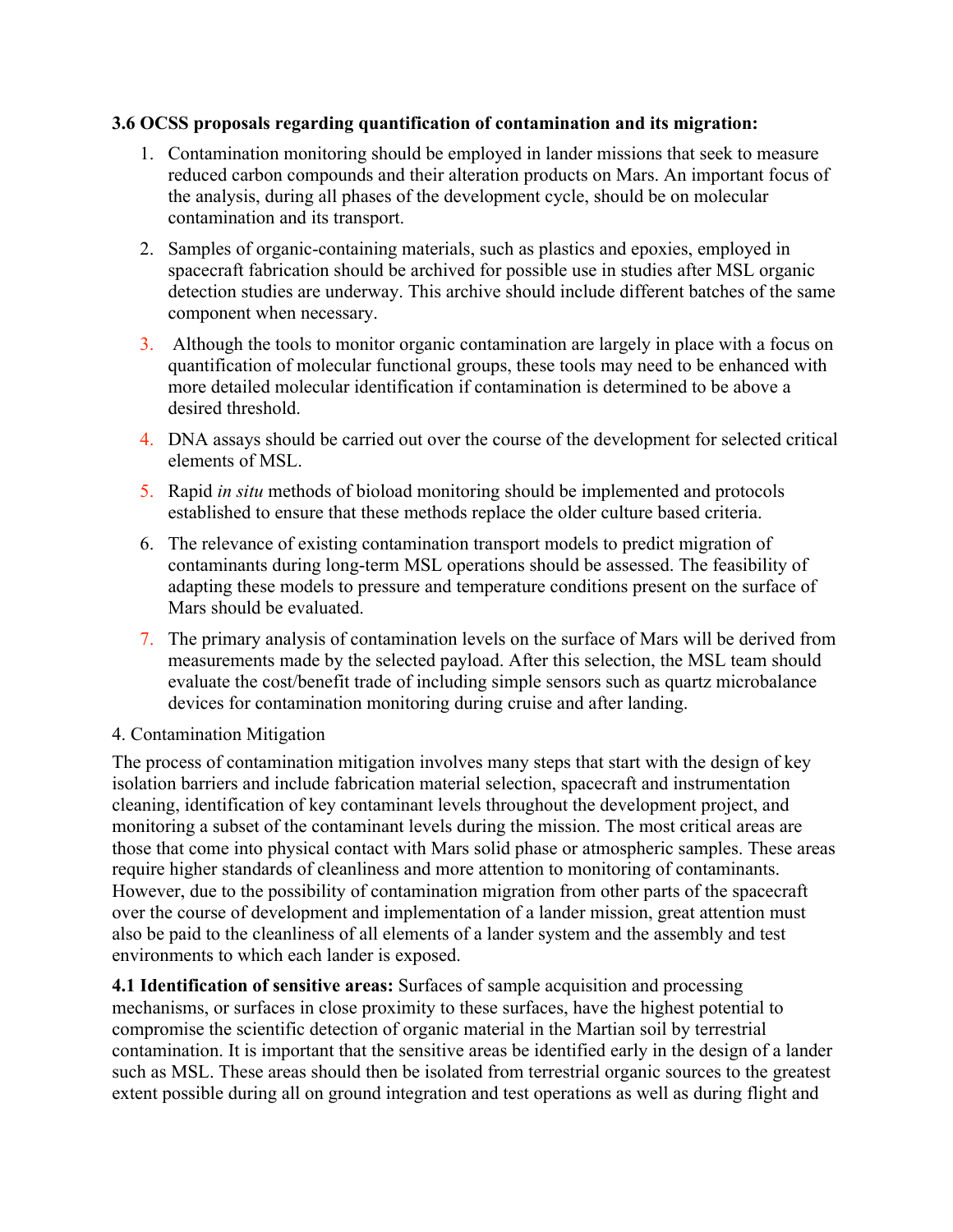operation. Selected surfaces should be designed to operate at elevated temperatures to reduce their collection of terrestrial contaminants. The spacecraft design should minimize, to the greatest extent possible, the total surface area, volume and geometric complexity of those regions where samples are processed.

4.2 Materials selection: Consideration should be given in materials selection to reduction or elimination of materials that produce the molecular compounds identified in Table 1. Although this may not always be possible, attention should be paid to the quantity and location of these materials. Of particular importance, for example, are materials in the MSL Analytical Laboratory instruments and the MSL sample acquisition and processing mechanisms. The information on materials throughout the MSL system should be specified as accurately as possible as it will then be used to develop contamination models of the spacecraft. This consideration should extend not only to an examination of materials lubricants, epoxies, and resins, but also to selection of solvents used to clean and reduce the bioload of spacecraft materials. For example, if a solvent, such as isopropyl alcohol, or an oxidizing agent, such as hydrogen peroxide, is used to clean, sample, or reduce the bioload on spacecraft materials, consideration should be given to the residue from that material that might remain on the lander at Mars and migrate to a sample. Materials in sensitive areas should generally meet total mass loss (TML) and volatile condensable material (VCM\_ levels of less than 1.0% and 0.1% respectively.

4.3 Cleaning procedure examples: Organic contamination comprises a significant fraction, usually over 50%, of both the volatile (film) and non-volatile (particulate) portion of the spacecraft hardware surface contamination. Spacecraft are typically cleaned to a non-volatile residue cleanliness level of 1 microgram/  $\text{cm}^2$  which is known as level A. Level A10 is 0.1 microgram/ $\text{cm}^2$ , and is considered extremely clean for most missions. One of the most extreme cases of flight hardware surface cleanliness is the Viking sample handling hardware. The sample path hardware was cleaned to 1 nanogram/ $cm<sup>2</sup>$  and the sample path hardware was sealed and pressurized after cleaning to protect against recontamination. The following techniques serve to clean or reduce organic contamination:

- Precision cleaning is a general name for a process that is targeted at removing both particles and molecular films. It consists of a series of steps beginning with wiping gross contamination off the article, following by a series of rinses with organic solvents and aqueous rinses with or without ultra sonic treatment. The test article is then subjected to a Freon vapor degreasing process, followed by a final rinse. A final isopropyl alcohol rinse is performed and the rinse is analyzed for particles shed. This process commonly achieves level 100 cleanliness, which equates to1 particle / $\text{ft}^2$  of 100 micrometers diameter (IEST-STD-CC1246D). Other treatments that are less harsh to sensitive plastics and polymers are also being developed. These include chemical, gamma and beta sterilization and RF plasma or E-beam treatments that may provide for better removal of organics in some cases.
- The "thermal bakeout" is a process by which spacecraft components that are known to outgas organic vapor are treated by heat to reduce the subsequent outgassing rate of the process at room temperature. "Typical" bakeouts can range from  $70^{\circ}$ C to  $105^{\circ}$ C and can last from 72 to over 160 hours, depending on the material.
- **Repeated wipes** with clean room cloths saturated with isopropyl or ethyl alcohol remove molecular contamination during the course of spacecraft assembly. Both the flight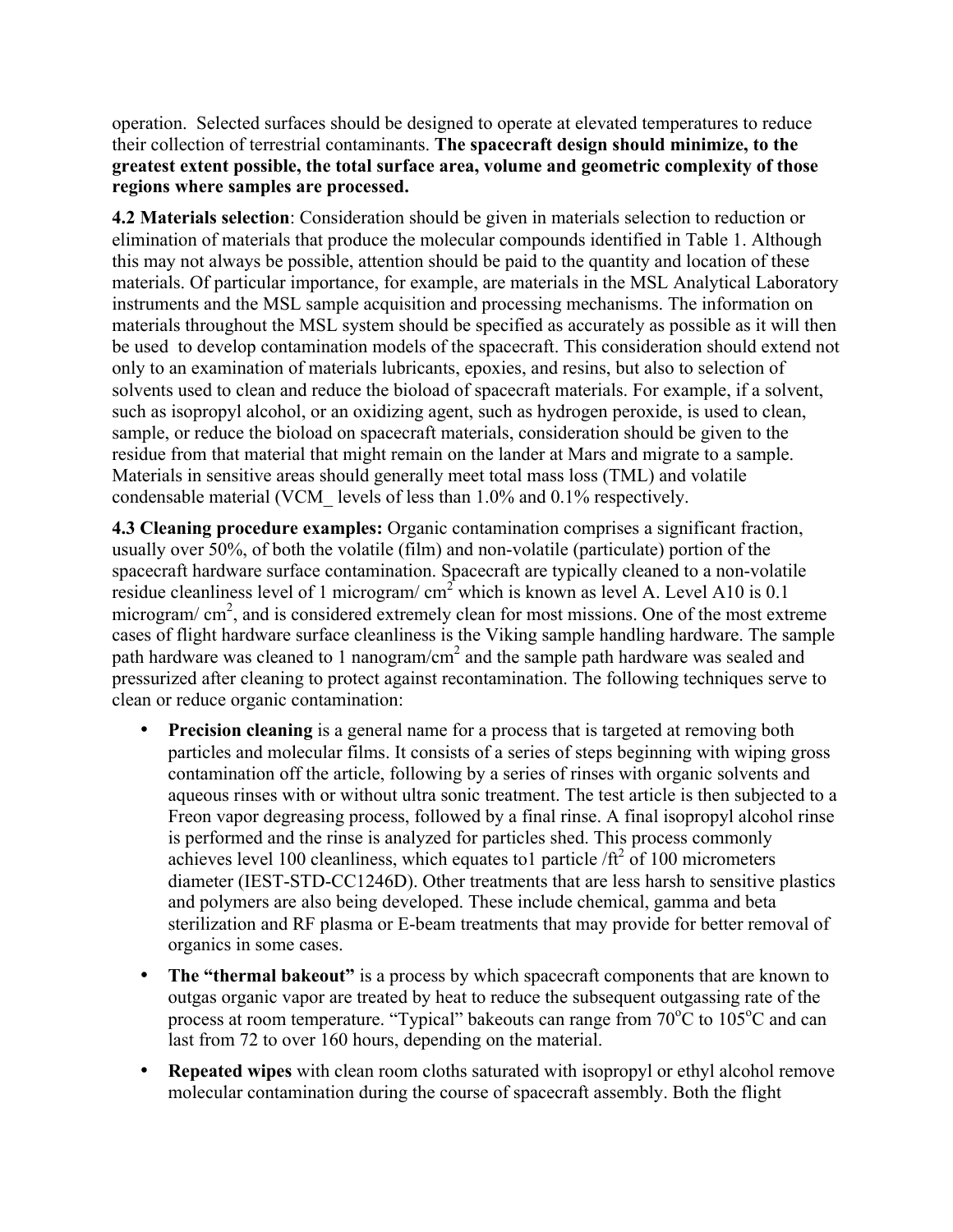hardware and ground support equipment are subjected to this treatment. The isopropyl alcohol method is the only method that has been evaluated for its ability to remove bacterial spores from a surface. While there is considerable practical experience with cleaning spacecraft materials, none of the above methods has been systematically studied with regard to ability to remove the organics appearing on the reports list generated by the OCSSG.

• The cleanroom itself is a cross contamination mitigation tool. A "typical" aerospace cleanroom is class 100,000, i. e., contains 100,000 or fewer particles of 0.5 microns in diameter per cubic foot of air. In practice, a clean room classified at this level will for the majority of the time maintain particle counts at levels that are more than two orders of magnitude lower. The most extreme case of flight hardware assembly environment, sample collection hardware flown on Genesis was cleaned and assembled in a class 10 cleanroom that contained only one 10 0.5 micron size particles per cubic foot of air. This required that the personnel be isolated in clean suits during the assembly process.

4.4 Cleaning procedures and planetary protection requirements: Current planetary protection regulations specify residual levels of viable aerobic spores per square meter of spacecraft surface. Since procedures that address this requirement do not directly address removal of organic contamination produced from either synthetic materials or non-viable spores, these are not considered relevant by the OCSSG for the proposals of this study.

4.5 Primary system level cleaning requirements: The OCSSG proposes the primary system level requirements specified in Table 2. Solid phase samples delivered to analytical instruments for organic and molecular analysis should contain less than the specified amounts of example organic contaminants.

|                                               | $ng/g$ sample | <b>Notes</b>                                                |
|-----------------------------------------------|---------------|-------------------------------------------------------------|
| <b>Benzene or aromatic hydrocarbons</b>       | 8             | MSL will delivery                                           |
| Carbonyl and hydroxyl containing<br>compounds | 10            | approximately 5 g of<br>sample to the processing<br>system. |
| <b>Amino acids</b>                            |               | Individual experiments                                      |
| Amines, or amides                             | 2             | may require only a few                                      |
| Non-aromatic hydrocarbons                     | 8             | milligrams of sample for<br>their analysis                  |
| <b>DNA</b>                                    |               |                                                             |
| <b>Total reduced carbon</b>                   | 40            |                                                             |

Table 2. Maximum amount of contamination in nanograms (ng) that can be transferred to organic and molecular analysis experiments prior to their delivery to the instruments.

Assumptions: State of organic cleanliness can be assessed by analyzing specific representative molecules.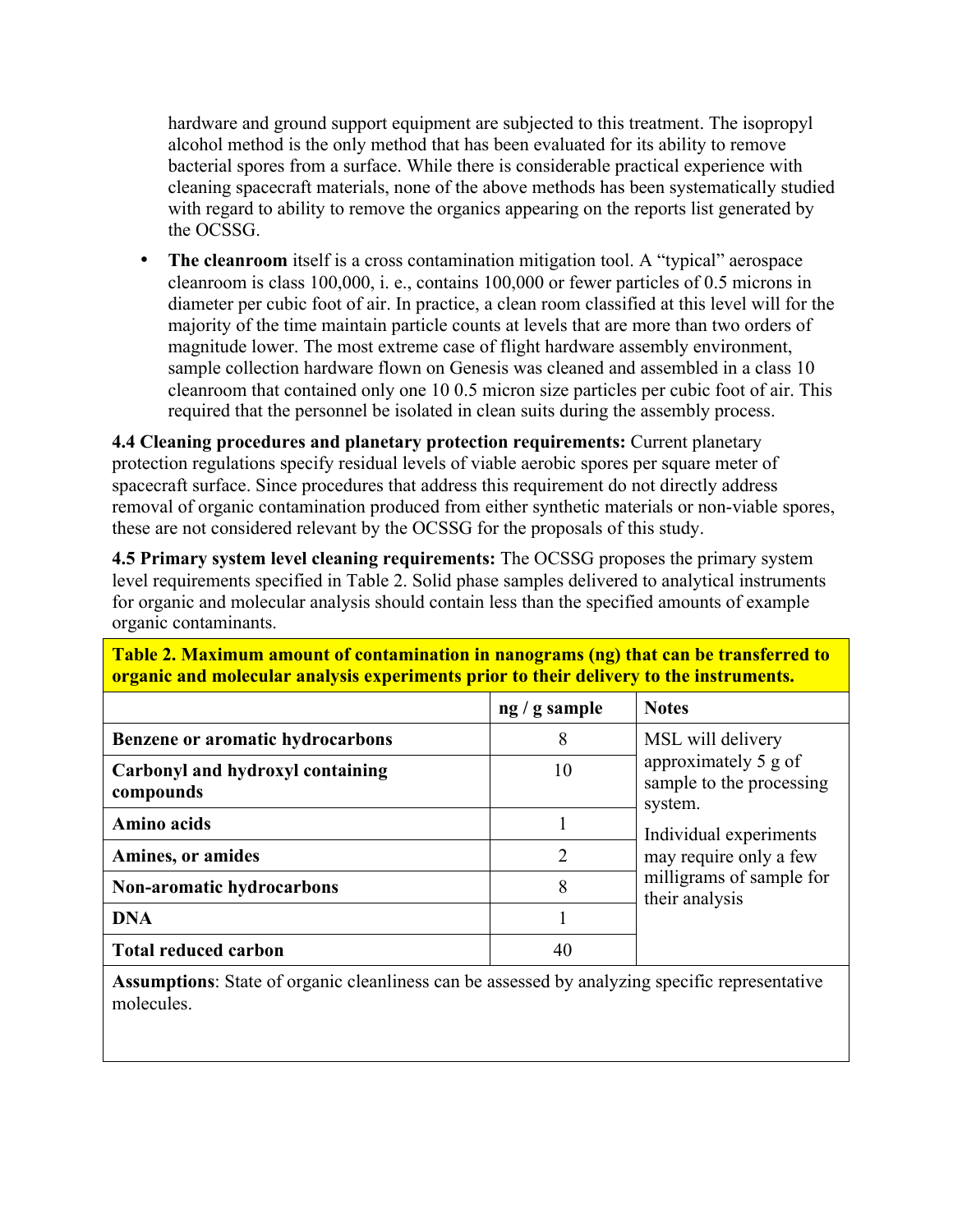| <b>Table 3. Example of derived requirements on cleaning of lander surfaces</b> |                                |                                         |                |            |  |  |
|--------------------------------------------------------------------------------|--------------------------------|-----------------------------------------|----------------|------------|--|--|
| Lander element                                                                 | <b>Cleanliness Requirement</b> |                                         |                |            |  |  |
| General surfaces of the spacecraft carrying organics<br>detectors              |                                | Must meet or exceed Cleanliness Level 1 |                |            |  |  |
| General sample handling and processing facility<br>surfaces                    |                                | Must meet or exceed Cleanliness Level 2 |                |            |  |  |
| Specific sample handling elements coming in direct<br>contact with samples     |                                | Must meet or exceed Cleanliness Level 3 |                |            |  |  |
| <b>Cleanliness Level Definitions</b>                                           |                                |                                         |                |            |  |  |
|                                                                                |                                |                                         | $\overline{2}$ | 3          |  |  |
| Non-volatile residue (NVR) Contamination<br>(nanograms/cm <sup>2</sup> )       | 500                            |                                         | 10             | 1          |  |  |
| Particulate cleanliness level (PCL)                                            | 400                            |                                         | 200            | 25         |  |  |
| Outgassing Flux ( $ng/cm2 hr$ )                                                | 100                            |                                         | 10             | 1          |  |  |
| Bio-organic proxy molecule(s)                                                  | TBD                            |                                         | <b>TBD</b>     | <b>TBD</b> |  |  |

## Table 3. Example of derived requirements on cleaning of lander surfaces

4.6 Derived cleaning requirements: The primary requirements will lead to derived requirements for general cleaning of spacecraft surfaces. Although these may be modified as the fidelity of contamination migration models increases, example requirements are given in Table 3.

4.7 Designs that isolate sample acquisition and processing hardware: Contamination barrier technology involves cleaning selected spacecraft hardware to a specified degree and then encasing it in a lightweight barrier material for launch and transit to the martian surface. The contamination barrier is mechanically breached in a manner that allows the protected instrument to operate. Biobarriers have traditionally been envisioned as particle barriers, not vapor barriers because of the need to allow the pressure inside and out to equilibrate during launch and landing. One such approach incorporates a non-breathable Mylar film in conjunction with a HEPA filter to enable the structure to breath.

Another uses Tyvek, a woven fiber of polyethylene, which is a 99% effective barrier and is breathable. In general, the current biobarrier technology has not been characterized with respect to the specific compounds of concern. Issues to be addressed with contamination barriers to protect scientific investigations of organic molecules are the shedding of particles and outgassing of the materials from which the biobarrier is made as well as diffusion of volatile species through the barrier. These considerations may result in the adoption or development of more suitable materials than those mentioned above. Demonstration of the effectiveness of cleaning systems to remove compounds and of barriers to prevent their transport to sensitive instruments is needed.

**4.8** *In situ* operations and processing: A number of operational and processing approaches may mitigate the impact of terrestrial contamination on the desired measurements. For MSL, dilution of samples by processing multiple samples through the acquisition, crushing, and grinding systems prior to delivery of samples to the experiments in the analytical laboratory could provide a substantial reduction in the level of contamination delivered to analytical laboratory instruments. The ability to bake sensitive areas of the sample crushing system might also be studied as a method of removing collected organic compounds.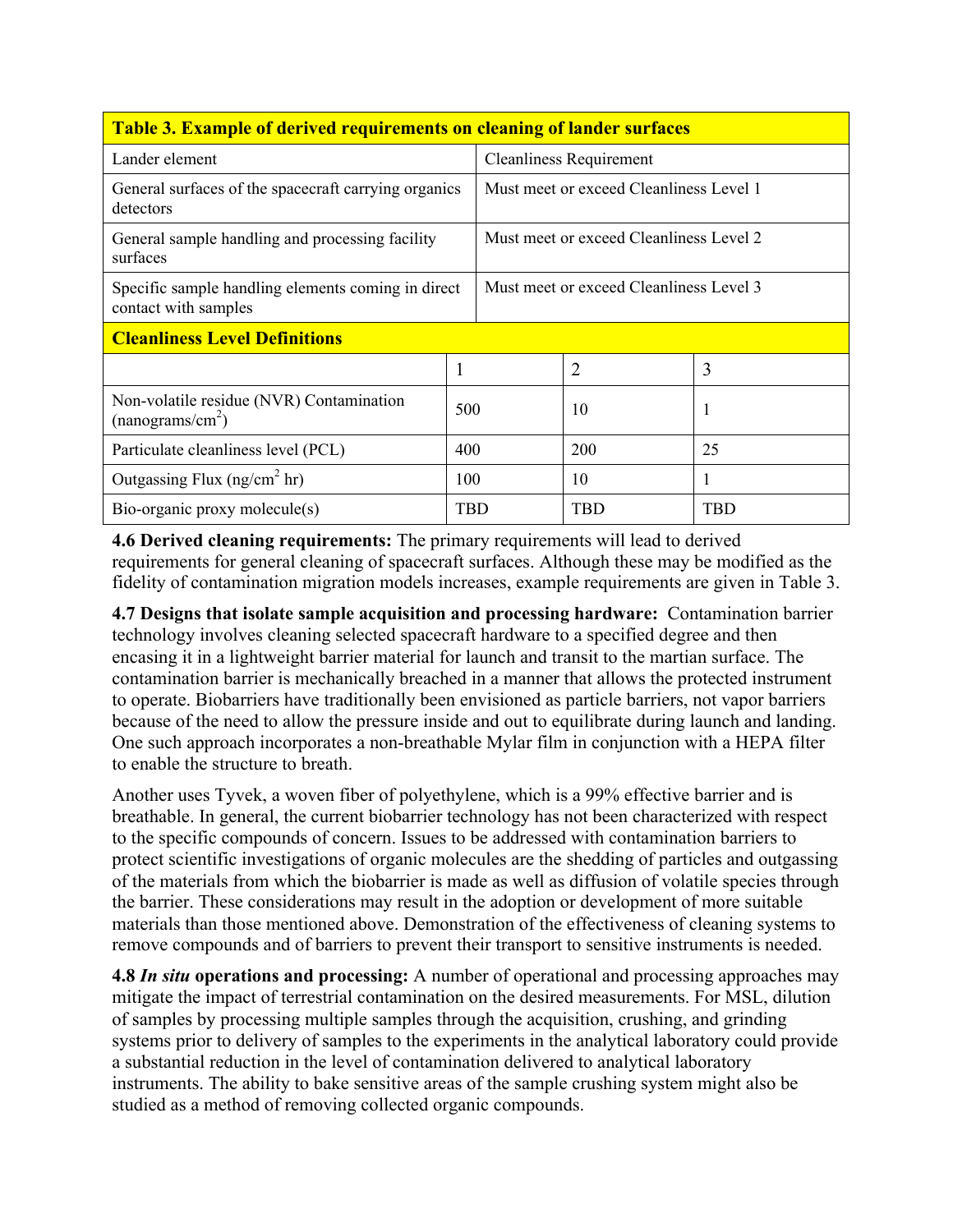Other operational mitigation strategies that should be studied during the MSL development phase include processing solid phase samples at night when various lander elements are colder and outgassing less or obtaining atmospheric samples in a lander orientation that places the inlet tubes upwind from most lander elements.

The cost vs. benefit should be established for such operational contamination mitigation strategies.

## 4.9 Summary of OCSSG proposals for contamination mitigation:

- 1. Success in contamination mitigation will require a multi-faceted approach. Attention must be paid to material selection, and cleaning procedures as well as fabrication and assembly procedures.
- 2. Contamination barriers for sensitive items should be studied early in the design of MSL.
- 3. The sample collection and analysis operating plan should take contamination mitigation concerns into account.
- 4. Contamination monitoring through the use of witness plates and other methods should be used in all phases of hardware development for MSL so that a comprehensive understanding of organic contaminants and their levels can be realized. A subset of the witness plates should be archived until the MSL mission is complete for possible analysis, in terrestrial laboratories, with different analytical techniques if warranted by the results of *in situ* measurements.
- 5. Additional technologies for sterilization and cleaning of space craft such as RF plasma and E-beam technologies should be studied.

### 5. Standards and Controls

Even with rigorous contamination control some level of organic contamination will be present in the samples delivered to the analytical instruments on a surface lander. The OCSSG considered the possibility of employing facility-provided standards for MSL as a method of quantifying residual contamination.

5.1 The use of terrestrial organic materials in standards: Two possibilities were considered for facility-provided standards: (1) employing blank standards free of organic contamination and (2) employing standards containing one or more selected organic molecules. The use of standards containing terrestrial organic material might enable the performance of the instruments of the Analytical Laboratory to be assessed over the duration of the mission. However, the OCSSG concluded that the potential pitfalls of bringing facility standards containing organic molecules from Earth outweigh the benefits. The potential for contamination of the spacecraft by organic standards might neutralize the ability of the mission to demonstrate conclusively that it has indeed detected organic carbon on Mars.

5.2 Organic-free blank standards: The potential benefits of employing an organic-free blank to assess the extent of migration of MSL molecular contamination into the sample acquisition and sampling systems could be substantial. In the operations dedicated to sampling the blanks, organic-free material from Earth would pass along all or much of the sample processing chain and be delivered to the organic detection instruments in the analytical laboratory. These measurements would then quantify the extent of molecular contamination migration into the sample acquisition and processing mechanisms. The blank material would subsequently be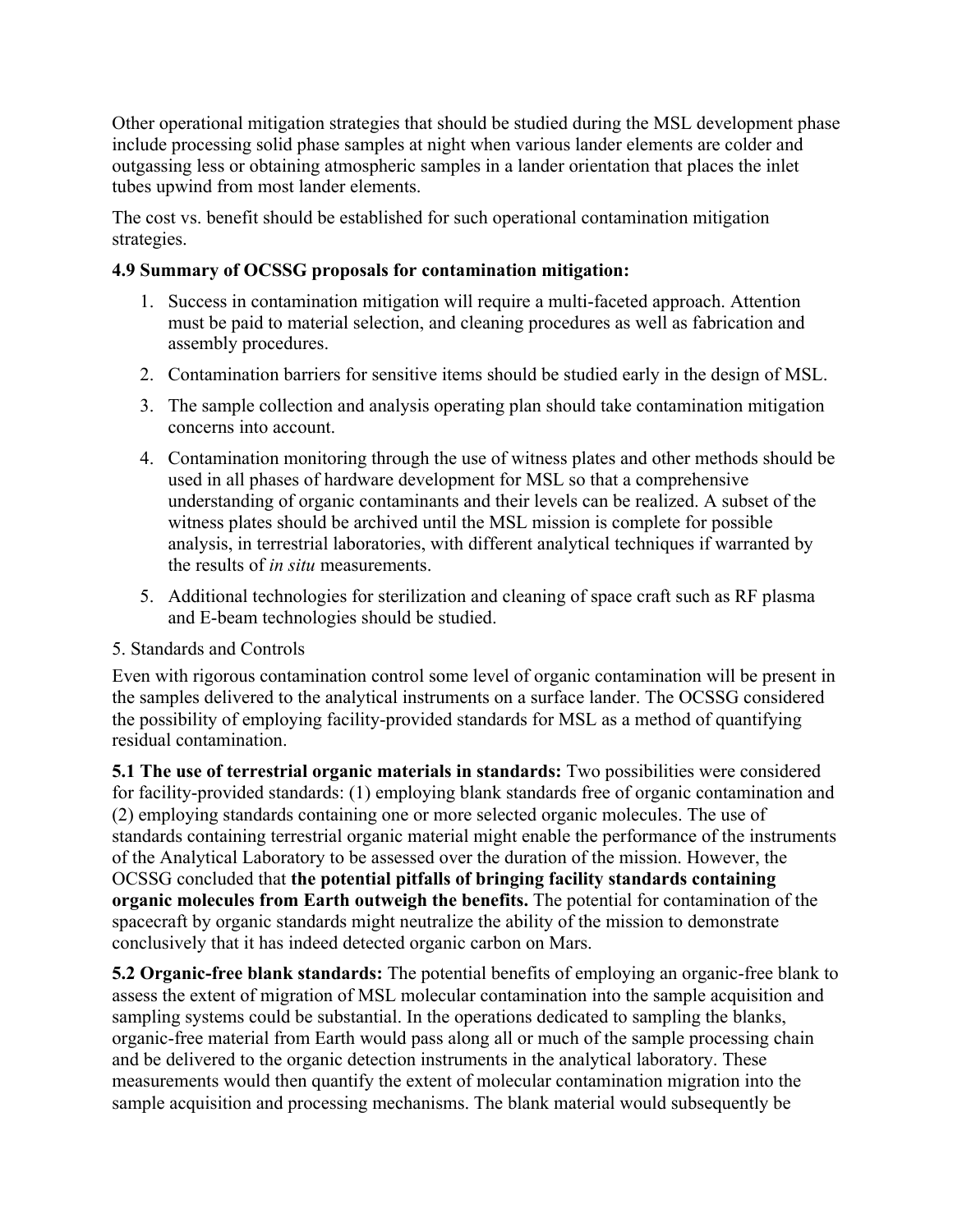purged from the sample processing elements by repeated processing of Mars samples through the system. The blank material would ideally be a material that in any case would itself be easily distinguishable from Martian samples. The primary objective of the analysis of the facility provided blank would be to assess the degree of molecular contamination of the elements of the sample acquisition and processing system. All other standards would be implemented as necessary by the individual instruments.

## 5.3 Summary of OCSSG proposals for use of standards and controls:

- 1. The MSL Mission should consider implementation of a facility level use of organic-free blank standards to assess the degree of residual organic contamination present on surfaces that come in contact with Mars samples delivered to instruments of its analytical laboratory. While this proposal is supported by a majority of the OCSSG, a minority view of the OCSSG is that the expense of this approach and the possibility of contamination of MSL instruments that do not focus on organic analysis make this implementation undesirable.
- 2. Any other standards desired for instrument calibration should be the responsibility of the individual investigations and should not be provided as a MSL facility.

### 6. Conclusions

Upcoming missions will directly address the nature of the source and processing of reduced carbon containing species on Mars through sensitive molecular analysis experiments not attempted since the Viking Mission in 1976. These measurements are expected to extend our understanding of the possibility for present or past life on that planet. Only careful attention to the reduction and quantification of terrestrial organic species brought to Mars on these lander systems will insure that definitive conclusions can be made regarding organic compounds indigenous to that planet.

#### 7. References

Barth, C.A., A.I.F. Stewart, S.W. Bougher, D.M. Hunten, S.J. Bauer, A.F. Nagy, Aeronomy of the current Martian atmosphere, in Mars, 1054-1089 (1994).

Benner, S.A., Devine, K.G., Matveeva, L.N., and Powell, D.H. The missing organic molecules on Mars, PNAS, 97, 2425-2430, (2000).

Chun, S.F.S, K.D. Pang, J.M. Ajello, Photocatalytic oxidation of organic compounds in Murchison meteorite under simulated martian conditions,  $2<sup>nd</sup>$  International Mars Conference Proceedings, 15 (1979).

Cronin, J.R. and Chang, S., "Organic matter in meteorites: Molecular and isotopic analyses of the Murchison meteorite", In: The Chemistry of Life's Origins, Kluwer, 209-258, (1993).

Glavin, D.P., G. Matrajt, J.L. Bada, Reexamination of amino acids in Antarctic micrometeorites, Advances in Space Research, 2003 (in press).

Glavin, D.P., J.L. Bada, K.L.F. Brinton, and G.D. McDonald, Amino acids in the Martian meteorite Nakhla, Proc. Natl. Acad. Sci, 96, 8835-8838, (1999).

Guomin S., W. Huang, S. J. Gee, B. A. Buchholz, J. S. Vogel and B. D. Hammock, Isotopelabeled immunoassays without radiation waste. PNAS 97 2445 – 2449, (2000).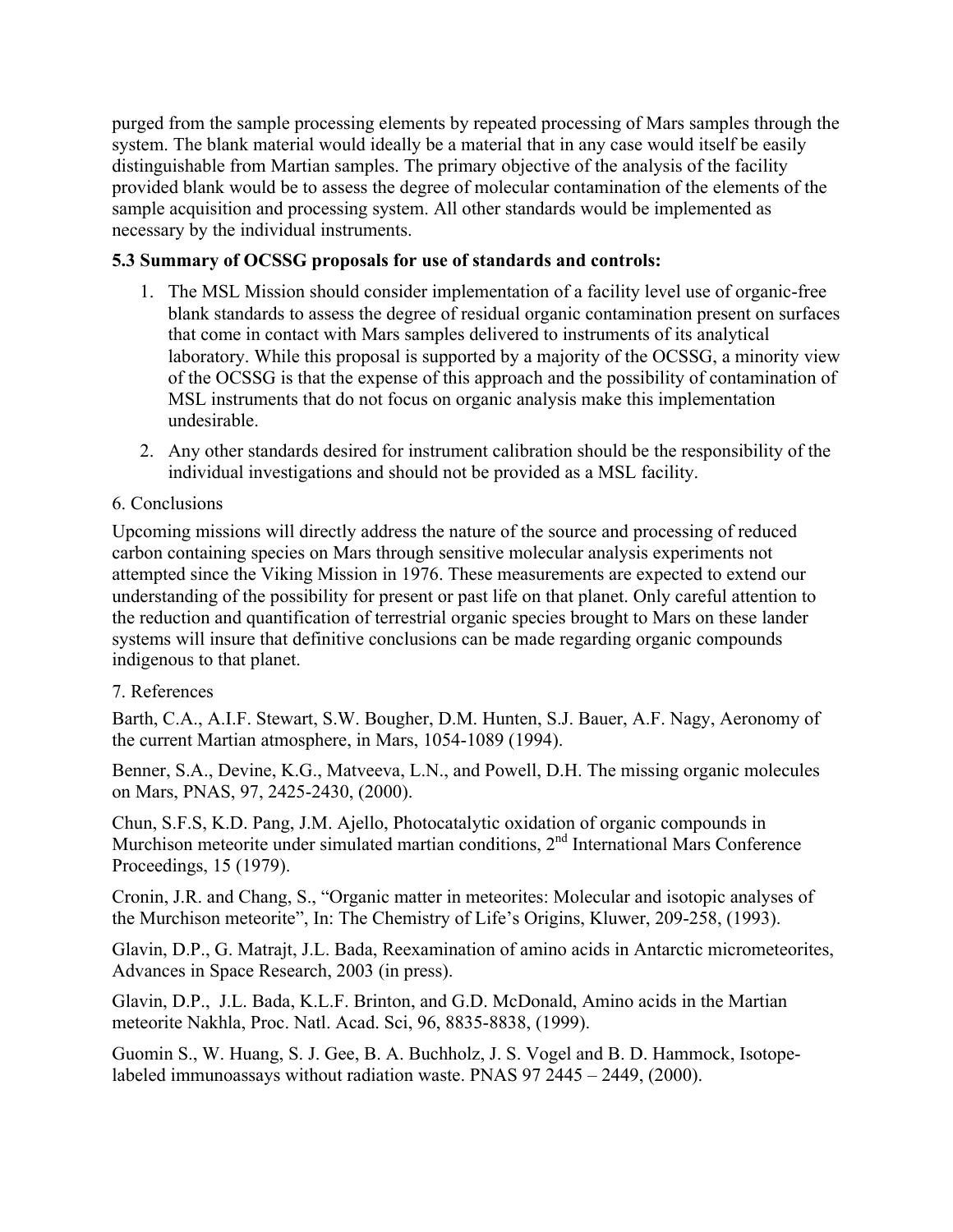Kerridge, J., "Formation and processing of organics in the early solar system", Space Science Reviews 90, 277-288 (1999).

MEPAG, http://mepag.jpl.nasa.gov/meeting/mepag-letter-10-11sep03311.pdf (2003).

MSL PIP http://centauri.larc.nasa.gov/msl/PIP-Drft\_FBO-RevA-031113.pdf (2003).

MSPSG, http://mepag.jpl.nasa.gov/reports/Mars\_Preliminary\_Exploration\_Options.doc (2003)

NRC (National Research Council Report), Signs of Life: A Report based on the April 2000 Workshop on Life Detection Techniques, National Academies Press (2002).

Sephton, M.A., I.P. Wright, I. Gilmour, J.W. de Leeuw, M. M. Grady, C.T. Pillinger, High molecular weight organic matter in martian meteorites, Planetary and Space Science 50, 711-716 (2002).

Smith, P. "The Phoenix Scout Mission", 34<sup>th</sup> Annual Lunar and Planetary Science Conference, 1855 (2003).

SSB (Space Studies Board), Biological Contamination of Mars: Issues and Recommendations, Task Group on Planetary Protection, National Academies Press, (1992).

Steele, A., D. Beaty and 20 members Science Steering Group, Findings of the Astrobiology Field Lab Science Steering Group, http://mepag.jpl.nasa.gov/reports/index.html (2004).

Venkateswaran, K. M. Satomi, S. Chung, R. Kern, R. Koukol, D. Basic, and D.C. White, Molecular microbial diversity of a spacecraft assembly facility. *Syst Appl Microbiol* 24, 311-320. (2001).

Yen, A.S., B. Murray, G.R. Rossman, F.J. Grunthaner, Stability of hydroxylated minerals on Mars: A study of the effects of exposure to ultraviolet radiation, JGR 104, 27,031 (1999).

Zent, A.P., C.P. McKay, The chemical reactivity of the martian soil and implications for future missions, Icarus 108, 146-157 (1994).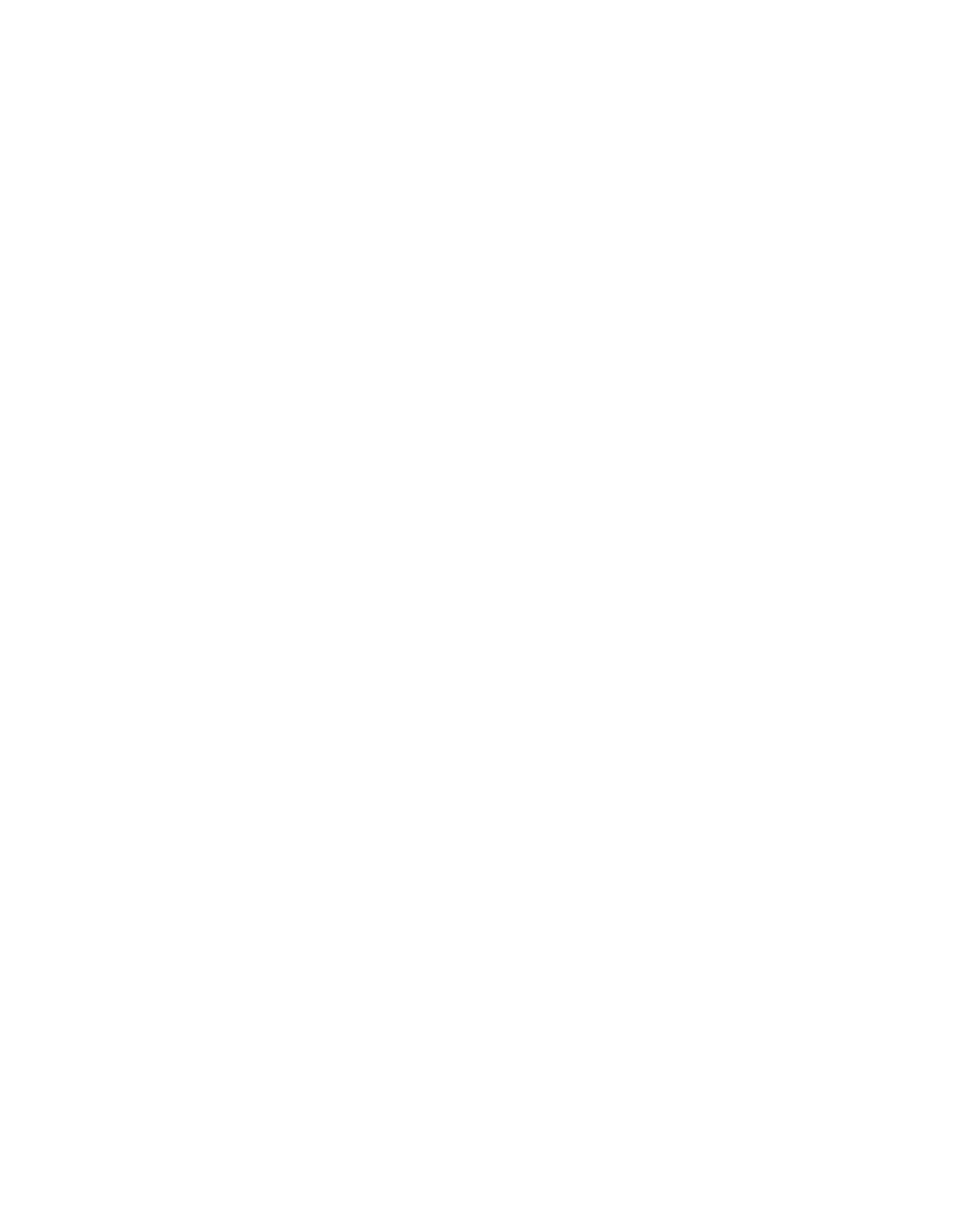#### *Appendix A. Example Potential Contaminants from Solid Phase Samples Including Soils, Rocks, or Samples with High Ice Content*

| <b>Molecular</b><br>class              | <b>Examples</b>                                   | Scientific<br>interest | or terrestrial<br>source likely<br>Exogenous | <b>Detection</b><br>$\frac{1}{2}$ | on lander<br><b>Amount</b> | Migration<br>concern | Concern<br>level | Species to<br>monitor | <b>Notes</b>                                                                                                                    |
|----------------------------------------|---------------------------------------------------|------------------------|----------------------------------------------|-----------------------------------|----------------------------|----------------------|------------------|-----------------------|---------------------------------------------------------------------------------------------------------------------------------|
| C, H aromatics                         | Benzene                                           | <b>VH</b>              | E T                                          | ppb                               | H                          | H                    | H                | Y                     | Outgassing from<br>coatings, laminates<br>etc. even after<br>cleaning                                                           |
|                                        | PAH's                                             | <b>VH</b>              | E T                                          | $\mathbf{L}$                      | L                          | L                    | $\mathbf{L}$     |                       |                                                                                                                                 |
| S, N, O<br>heterocyclic<br>aromatics   | furan, pyridine,<br>pyramadine,<br>benzothiophere | M                      | E T                                          | L                                 | L                          | L                    | $\mathbf{L}$     |                       | Functional group<br>screening may be<br>adequate to test for<br>these species during<br>development                             |
| carboxylic<br>acids and their<br>salts | alkyl & aromatic<br>acids, fatty acids            | <b>VH</b>              | E T                                          | 10<br>ppb                         | $M +$                      | L                    | M                |                       | Functional group<br>screening                                                                                                   |
| non aromatic<br>hydrocarbons           | alkanes, alkenes,<br>atmospheric<br>methane       | H                      | E T                                          | ppb                               | H                          | H                    | H                | Y                     | Outgassing of more<br>volatile members of<br>this class likely. If<br>significant<br>contamination, MW<br>distribution desired. |
|                                        | hopanes, steranes                                 | $\mathbf{L}$           | $\rm T$                                      | ppm                               | L                          | $\mathbf L$          | $\mathbf{L}$     |                       |                                                                                                                                 |
| nitrogen<br>containing<br>compounds    | racemic amino<br>acids, NH <sub>3</sub> , HCN     | <b>VH</b>              | E                                            | sub<br>ppb                        | $\mathbf L$                | L                    | $\mathbf L$      | Y                     | Functional group<br>screening will identify<br>amines and amino<br>acids if they are<br>present over a<br>threshold             |
|                                        | L or R enhanced<br>amion acids                    | <b>VH</b>              | $\mathbf T$                                  | ppb                               | M                          | L                    | M                |                       | Functional group<br>screening will identify<br>amines and amino<br>acids if they are<br>present over a<br>threshold             |
|                                        | amines                                            | <b>VH</b>              | $\mathop{\hbox{\bf E}}$ T                    | ppb                               | M                          | L                    | M                |                       |                                                                                                                                 |
|                                        | amides                                            | M                      | E T                                          | ppm                               | M                          | L                    | $\mathbf M$      |                       |                                                                                                                                 |
|                                        | purines,<br>prymidines                            | H                      | E T                                          | ppm                               | $\Gamma$                   | L                    | $\Gamma$         |                       |                                                                                                                                 |
|                                        | porphyrins                                        | L                      | $\mathop{\hbox{\bf E}}$ T                    | ppm                               | $\Gamma$                   | $\Gamma$             | $\mathbf L$      |                       |                                                                                                                                 |
| <b>Proteins</b>                        | Polar & non polar                                 | M                      | $\mathbf T$                                  | ppm                               | M                          | L                    | M                |                       | Breakdown products of<br>greatest concern                                                                                       |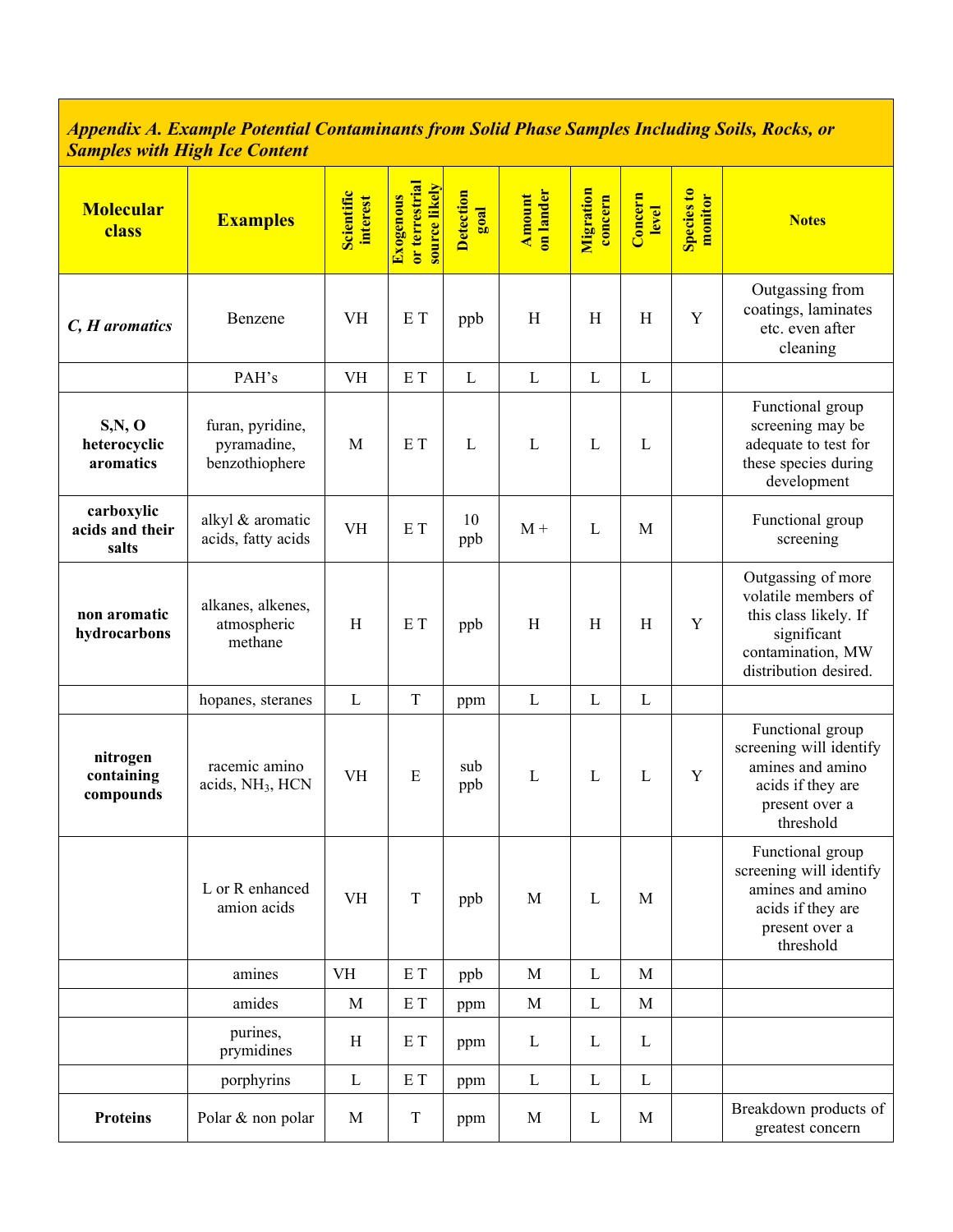| <b>Appendix A (continued). Example Potential Contaminants</b> |                                                   |                               |                                                     |                                     |                            |                      |                      |                       |                                                                                                        |
|---------------------------------------------------------------|---------------------------------------------------|-------------------------------|-----------------------------------------------------|-------------------------------------|----------------------------|----------------------|----------------------|-----------------------|--------------------------------------------------------------------------------------------------------|
| <b>Molecular</b><br>class                                     | <b>Examples</b>                                   | <b>Scientific</b><br>interest | Exogenous or<br>source likely<br><b>terrestrial</b> | <b>D</b> detection<br>$_{\rm goal}$ | on lander<br><b>Amount</b> | Migration<br>concern | <b>Concern</b> level | Species to<br>monitor | <b>Notes</b>                                                                                           |
| <b>Lipids and</b><br>derivatives                              | HC chains, fatty<br>acids, fats,<br>phospholipids | L                             | T                                                   | ppm                                 | L                          | L                    | L                    |                       | Molecules of this and<br>related classes could<br>become important for<br>next decade mission          |
|                                                               | pristine, phytane                                 | M                             | $\mathbf T$                                         | ppb                                 | H                          | H                    | $\mathbf H$          |                       |                                                                                                        |
| Sugars &<br>derivatives                                       |                                                   | L                             | $\overline{T}$                                      | ppm                                 | $\mathbf{L}$               | L                    | L                    |                       | Molecules of this and<br>related classes could<br>become important for<br>next decade mission          |
| Carbonyl<br>compounds                                         | Esters, ketones,<br>aldehydes etc.                | H                             | E T                                                 | ppm                                 | H                          | H                    | H                    | Y                     | These compounds<br>could be particularly<br>difficult to separate<br>from terrestrial<br>contamination |
| <b>Alcohols</b>                                               |                                                   | $\boldsymbol{\mathrm{H}}$     | E T                                                 | ppm                                 | L                          | H                    | M                    | Y                     | Knowledge of MW<br>distribution of<br>contamination<br>alcohols would be<br>useful                     |
| Sulfonic,<br>phosphonic<br>acids                              | Methanesulfonic<br>acid                           | M                             | $\mathbf T$                                         | ppm                                 | L                          | L                    | L                    |                       |                                                                                                        |
| Nucleic acids,<br>nucleotides,or<br><b>DNA</b><br>fragments   |                                                   | M                             | $\mathbf T$                                         | ppm                                 | M                          | L                    | M                    |                       | DNA assay is<br>standard method that<br>will establish levels<br>on spacecraft and<br>sensitive areas  |

#### *Appendix A (continued). Example Potential Contaminants*

Notes:

 $MW = molecular weight, VH, H, M, L = very high, high, medium, and low respectively, Y = yes$ 

 $E =$  exogenous,  $T =$  terrestrial

 The list is intended to be illustrative and not comprehensive. Other molecular classes containing S and P will also be importance.

 The relative importance of molecular classes and specific species may change after the MSL investigations are selected. However, this method of assessing the importance of which contaminant species to monitor may still be followed.

 Functional group screening may determine that an entire molecular class is present below a desired threshold. If contamination levels for a class are found to be above a threshold, then more detailed identification of individual species by different techniques may be desired.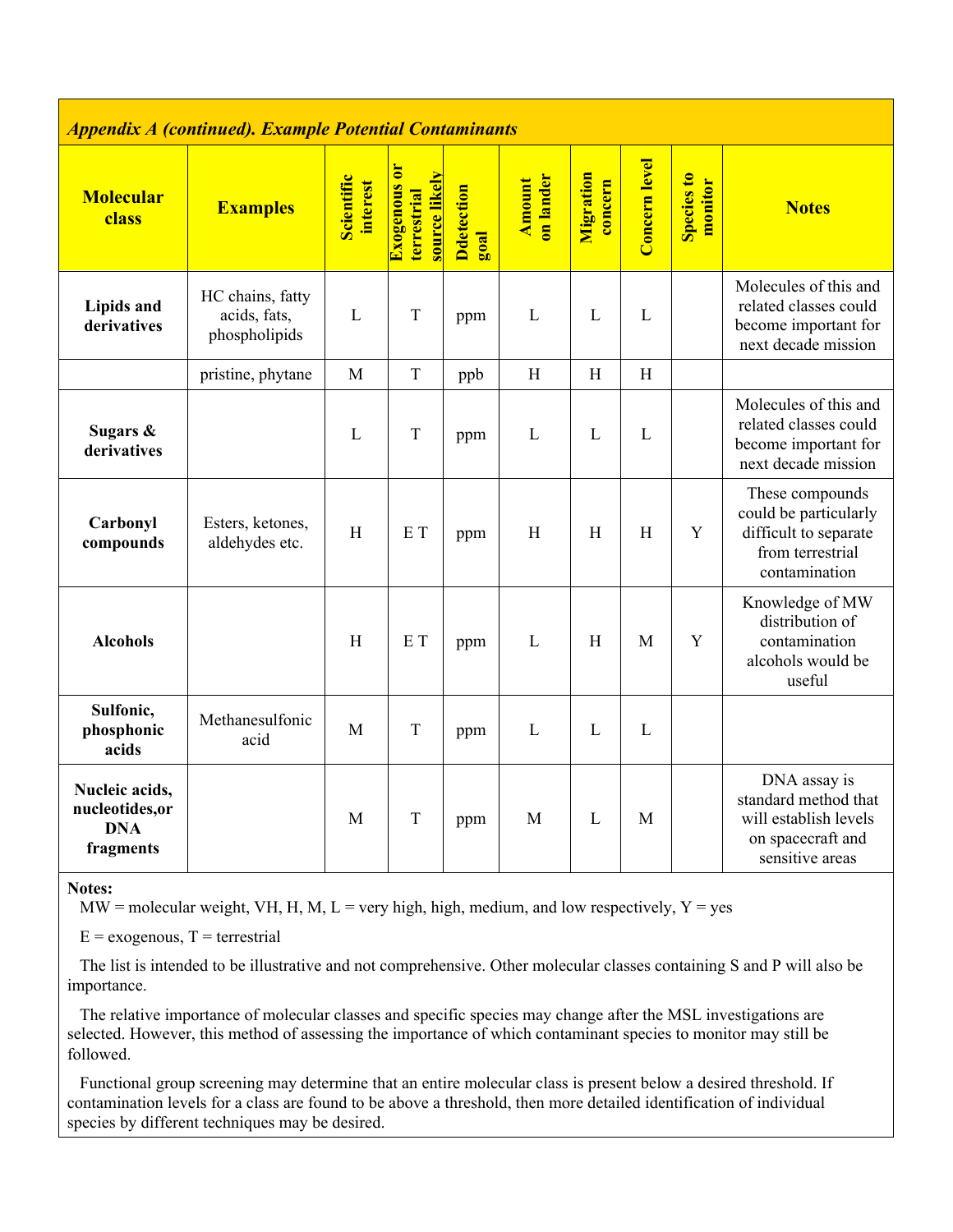|                                    | <b>Appendix B. Common Contaminates and their Chemical Functional Group</b>                                                                                                                                                                                                                                                                                                                                                                                                                        |
|------------------------------------|---------------------------------------------------------------------------------------------------------------------------------------------------------------------------------------------------------------------------------------------------------------------------------------------------------------------------------------------------------------------------------------------------------------------------------------------------------------------------------------------------|
| Aliphatic<br>Hydrocarbons<br>(AHC) | AHC's are the most common contamination encountered. This is generally a<br>saturated (branched and straight chain) mixture of hydrocarbons. It has<br>typically a broad molecular weight range. Its source is mainly from<br>lubricants and pump oils. It is found in many industrial environments.<br>AHC's can generally be removed with most common solvents (Freon,<br>alcohol, acetone).                                                                                                    |
| <b>Silicones</b>                   | Silicones are very common contaminates and originate from lubricants,<br>materials, sealants and adhesives. Silicones can outgas or leach out of<br>silicone based polymers (RTV). Like AHC's, silicones are found with a<br>distribution of molecular weights. The most common silicones are<br>Polydimethylsiloxane and Polymethylphenylsiloxane. Silicones are difficult<br>to remove. Freon and toluene are the best to try first.                                                            |
| Fingerprints                       | Fingerprints contain a complex mixture of compounds. The residue consists<br>mainly of high molecular weight, long-chain alkyl esters of fatty acids. The<br>more volatile fractions contain free fatty acids. Fingerprints also contain<br>sodium chloride and protein. Fingerprints can be removed by wiping with<br>most common solvents (Freon, alcohol, acetone, MEK).                                                                                                                       |
| Organic Acid<br>Salts (OAS)        | OAS's are used in mold release agents, soaps, silicone polymer activators,<br>and fluxes. OAS's are also formed when of fingerprints react with some<br>metallic surfaces. Polar solvents such as alcohols best remove OAS's. In<br>thermal vacuum systems the copper cold finger may react with hydrolyzed<br>esters to form organic copper salts. This gives the copper a green<br>discoloration.                                                                                               |
| Phthalates and<br>other Esters     | Esters are found in plasticiziers, pump oils, adhesives, polymer degradation<br>products and many other materials. A commonly found class of esters is<br>phthalates. Phthalate esters such as Bis 2-ethylhexyl phthalate (aka DOP) is<br>used to plasticize vinyl plastics and in many other polymer formulations.<br>DOP is a common catastrophic contaminate and is typically discovered after<br>a thermal vacuum processing. Acetone, MEK and alcohol are the best<br>solvents to try first. |
| Epoxy                              | The uncured components of Epoxies can outgas or leach out a variety of<br>components. These are generally amines (from the "B" component) and<br>phenol ethers. The best solvent for these are alcohol, acetone and aromatic<br>solvents. Cured epoxy is difficult to remove by common solvents. Epoxy<br>compounds may have complex formulations and can be a source of other<br>compounds.                                                                                                      |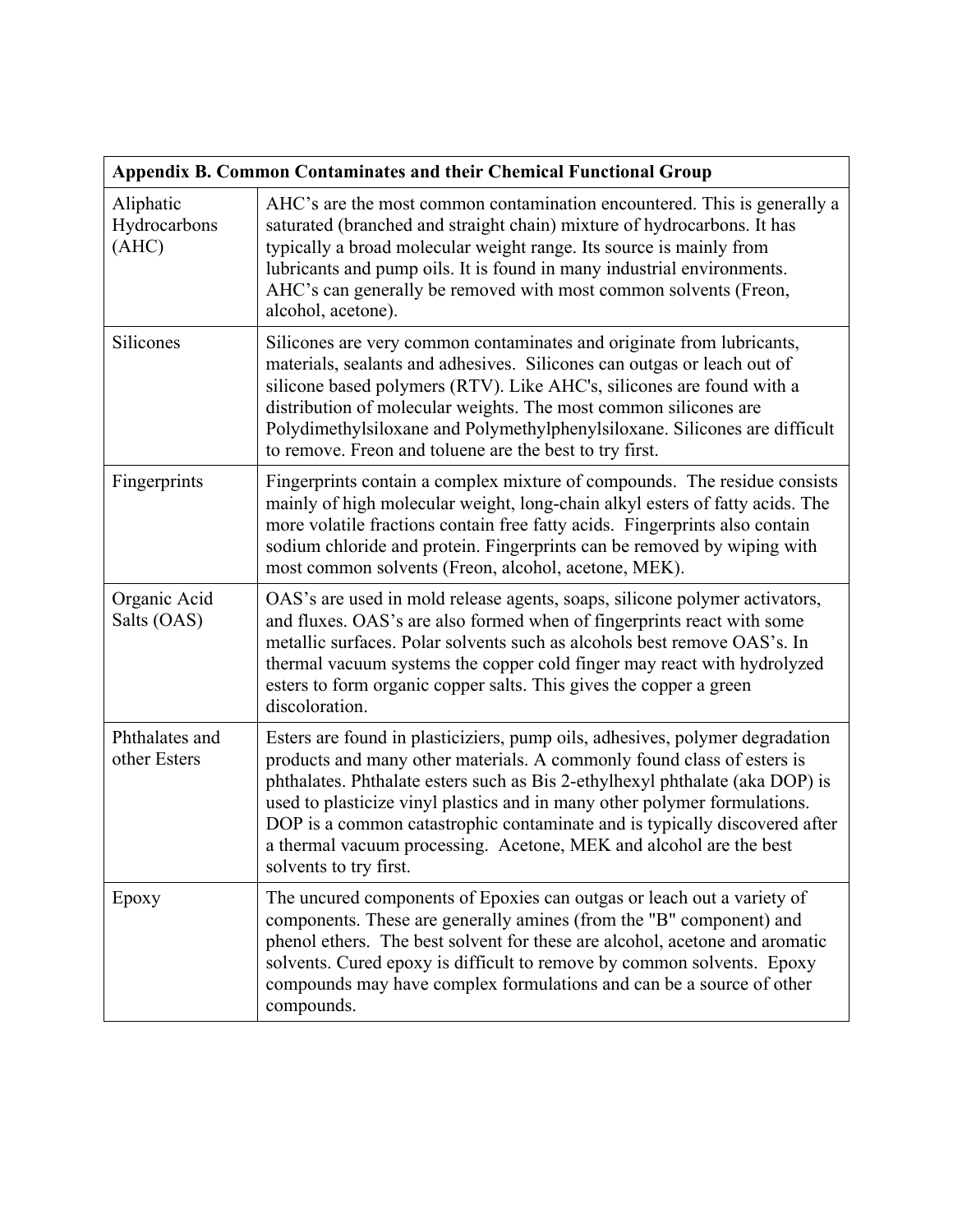| Particles and<br>Fibers | The particles and fibers are usually analyzed separately from molecular<br>contamination. They can contribute the molecular contamination by<br>physical transport, solvent extraction and outgassing molecular residue.<br>Particles are readily identified by FTIR microscopy (non-metals) and Laser<br>Ablation-ICP (metallic particles).                                                                                                                                                                                                                                                                                                                                                                                                                                                                                                                                                                                                                        |
|-------------------------|---------------------------------------------------------------------------------------------------------------------------------------------------------------------------------------------------------------------------------------------------------------------------------------------------------------------------------------------------------------------------------------------------------------------------------------------------------------------------------------------------------------------------------------------------------------------------------------------------------------------------------------------------------------------------------------------------------------------------------------------------------------------------------------------------------------------------------------------------------------------------------------------------------------------------------------------------------------------|
|                         | <i>Silicate Dust:</i> Common fine component of soil. The composition is mainly<br>fine quartz and mixed silicates. This is also found in construction materials.                                                                                                                                                                                                                                                                                                                                                                                                                                                                                                                                                                                                                                                                                                                                                                                                    |
|                         | Cloth Fibers: Cotton, Nylon, polyester, Lycra, Silk etcetera.                                                                                                                                                                                                                                                                                                                                                                                                                                                                                                                                                                                                                                                                                                                                                                                                                                                                                                       |
|                         | <b>Bio-Organic:</b> This includes dead skin, hair, spores, pollen, and organic wind<br>blown matter. This is a very large class of materials. The <i>Planetary</i><br><i>Protection</i> group monitors a crucial subset of this material with separate<br>biological assays.                                                                                                                                                                                                                                                                                                                                                                                                                                                                                                                                                                                                                                                                                        |
|                         | Construction Materials: Wallboard, Wood fibers etcetera.                                                                                                                                                                                                                                                                                                                                                                                                                                                                                                                                                                                                                                                                                                                                                                                                                                                                                                            |
|                         | Metallic and Device Shed Particles: These are particles from the spacecraft<br>hardware. They can be from wear or machining debris.                                                                                                                                                                                                                                                                                                                                                                                                                                                                                                                                                                                                                                                                                                                                                                                                                                 |
|                         | <i>Carbonates:</i> Carbonates are used as fillers in materials and are a major<br>component of "water spots". Carbonates are also encountered as a corrosion<br>product from paints using potassium silicate binders.                                                                                                                                                                                                                                                                                                                                                                                                                                                                                                                                                                                                                                                                                                                                               |
| Ionic<br>Contamination  | The ionic contaminates of the greatest concern are chlorides, fluorides and<br>sulfates. The main effect of this residue is to increase the corrosion rate of<br>sensitive materials before launch when surfaces are exposed to humidity.<br>Ionic contamination is not generally an outgassing concern and the<br>acceptable levels of ionic contamination are not usually established in<br>spacecraft specifications. If ionic contamination is monitored it is usually at<br>the component level. The use of strongly activated solder fluxes (spiked<br>with chlorides or fluorides) is probably the most common source of<br>detrimental ionic contamination. The main background sources of ionic<br>contamination are fingerprints and metal processing residues. Generally<br>ionic contamination is removed by deionized water and to a lesser extent<br>alcohols. Ion Chromatography readily analyzes ionic contamination with<br>excellent sensitivity. |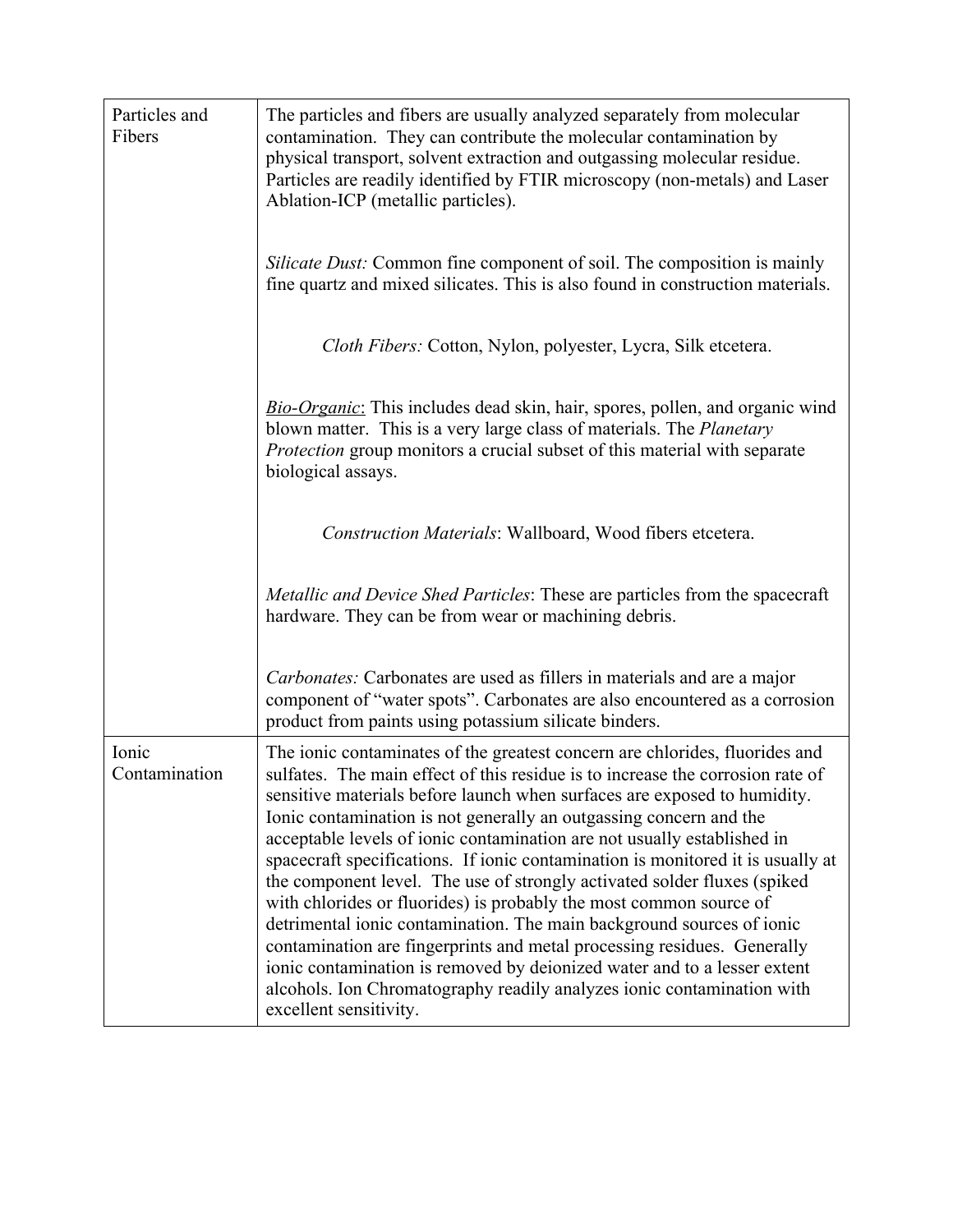#### Appendix C: Organic Materials Inventory. Organic materials used on each MER spacecraft in amounts of one kg or more. Materials used in amounts of 25 kg or more are marked with an \* symbol.

| <b>Use</b>                                                                                                   |
|--------------------------------------------------------------------------------------------------------------|
| Bonding of aluminum core to composite<br>facesheets for RED, WEB, and Lander                                 |
| Bonding of heaters for Cruise Stage Shunt<br>Radiators                                                       |
| Bonding of fittings for RED, WEB and<br>Aeroshell                                                            |
| Bonding of fittings for RED, WEB and<br>Aeroshell                                                            |
| Filling aluminum honeycomb core for RED and<br>WEB panels and Aeroshell                                      |
| Core splice adhesive for aluminum honeycomb<br>core for RED and WEB panels.                                  |
| Bonding of Cruise Stage Shunt Radiators                                                                      |
| Bonding of Cruise Stage Shunt Radiators                                                                      |
| Used as the matrix resin for carbon fiber and<br>glass fiber reinforced panels for WEB, RED and<br>Aeroshell |
| Bonding of SIRCA to the BIP                                                                                  |
| Potting and Conformal Coating for Lander,<br>Rover                                                           |
| Spacers and Standoffs for Lander, Rover                                                                      |
| Standoffs, Insulators, PWBs for Lander, Rover                                                                |
| Used in tape on Rover, WEB and RED                                                                           |
| <b>Thermal Blankets for Cruise Stage</b>                                                                     |
| Thermal Blankets for Cruise Stage                                                                            |
|                                                                                                              |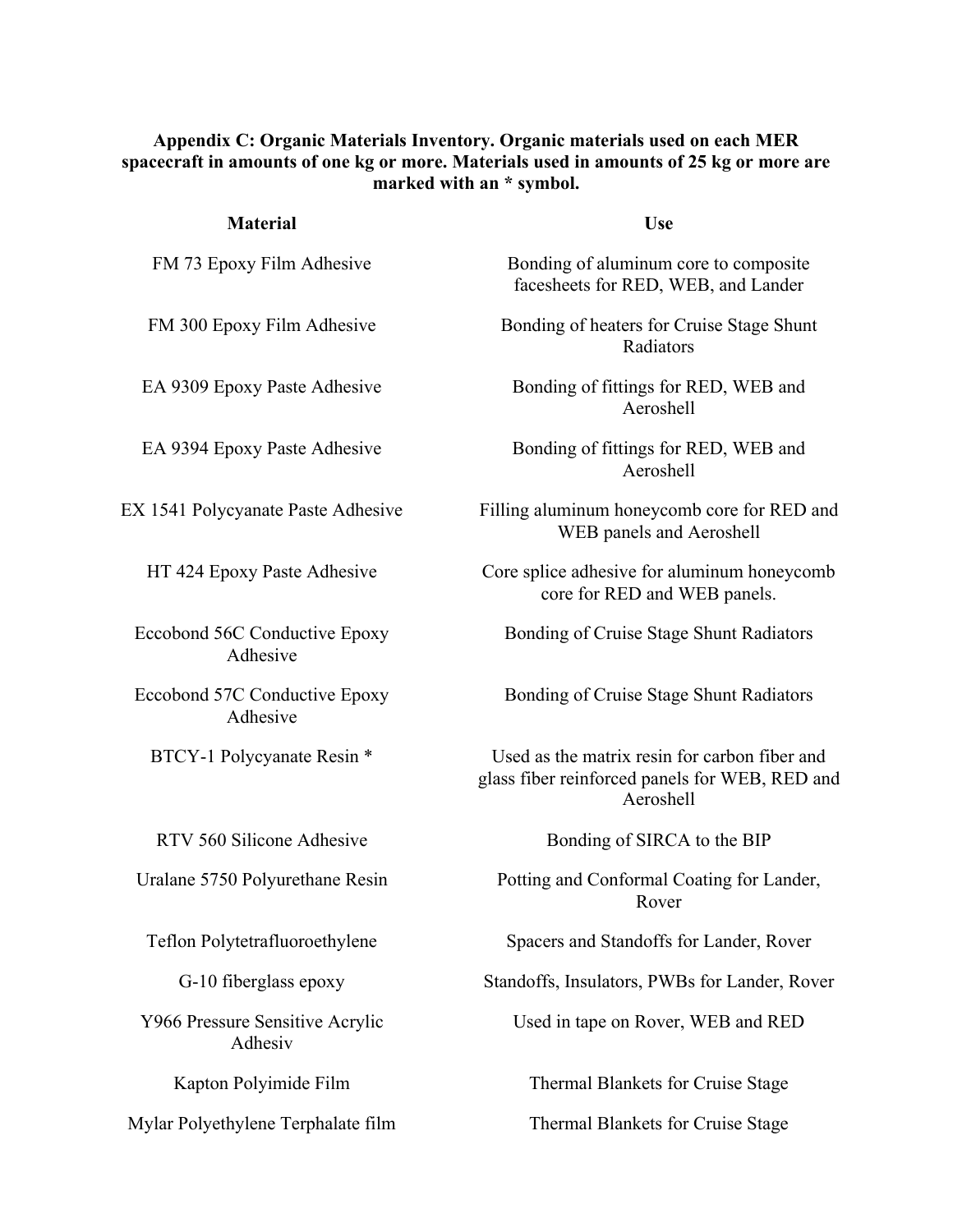#### Appendix C: Organic Materials Inventory. Organic materials used on each MER spacecraft in amounts of one kg or more. Materials used in amounts of 25 kg or more are marked with an \* symbol.

| <b>Material</b>                 | <b>Use</b>                                                            |
|---------------------------------|-----------------------------------------------------------------------|
| Vespel Polyimide                | Standoffs, spacers and antenna components for<br>the rover and lander |
| Polyester*                      | Parachute                                                             |
| Vectran*                        | Airbag                                                                |
| Kevlar Tape/Webbing*            | Parachute, Airbags, Bridle, DRL                                       |
| S13 Silicone Paint              | Painting of solar array substrates for Cruise<br>Stage and Rover      |
| M55J Graphite Fibers            | Fiber reinforcement for composites used in<br>RED, WEB, and Aeroshell |
| FlamemasterS1023 Silicone Paint | Exterior paint on Backshell                                           |
| $SLA-561V*$                     | Thermal Protection System on Heat Shield                              |
| $SLA-561S*$                     | Thermal Protection System on Backshell                                |
| 2216 epoxy adhesive             | Potting and staking on Rover and Cruise Stage                         |
| Xylon (polybenzoxazole)         | Straps for the Lander Bridle System                                   |
| Torlon polyamide-imide          | Bearings and standoffs for Rover and Lander                           |
| Solithane Polyurethane Resin    | Conformal coating for printed circuit boards for<br>Lander and Rover  |
|                                 |                                                                       |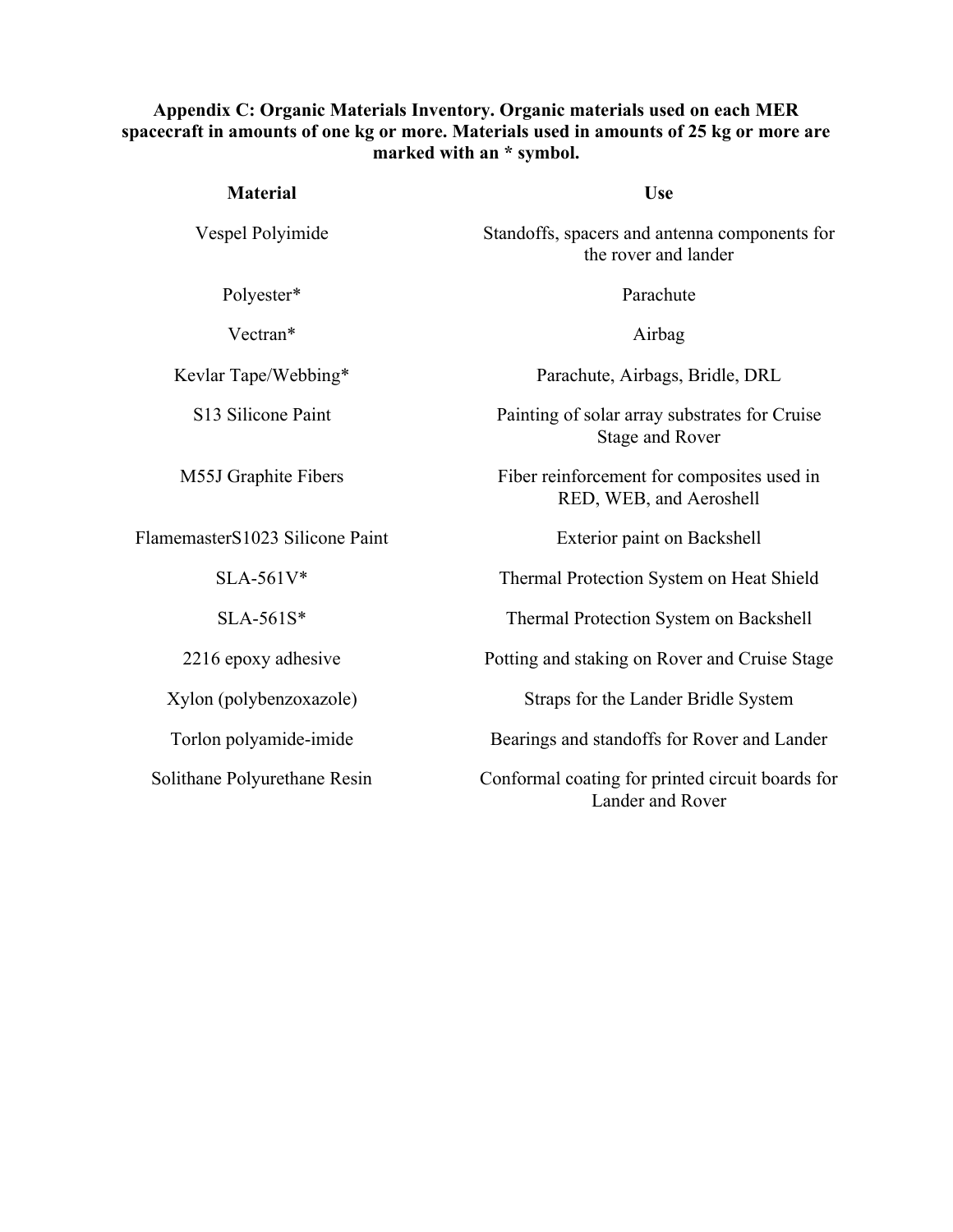#### Appendix D. Physical Transfer of Organic Contaminants from Hardware Surfaces to Simulated Mars Soil

6/15/2004

Mark Anderson, Shirley Chung, Jerami Mennella, Gregory Kuhlman, Gregory Bearman and Roger Kern

## Summary

This work addresses the concern that nominal spacecraft surfaces may contaminate Mars soil prior to chemical analysis. Transfer of surface residue could compromise the science return particularly for trace organic experiments. This study was intended to bound the problem by determining the fraction of molecular contaminants physically-transferred from external spacecraft surfaces. Contamination transferred from typical spacecraft surfaces was studied. In addition, the JPL rock crusher tool was analyzed.

In general we measure 1.3% to 7.6% of the surface contamination is physically transferred to the soil analogs under conditions of moderate abrasion. In the case of passive transfer without abrasion, levels ranging from 0.10 –1.3% were measured. The high abrasion surfaces of the JPL rock crusher were found to transfer  $~60\%$ of surface molecular contamination. These measurements are based on a variety of organic compounds, soil analogs and metal surfaces. This work covers room temperature and low temperature  $(-40 °C)$  tests. Experimental procedures have been developed to address organic transfer for more specific operational conditions in terms of mechanical stress, temperature, contamination type and level of hardware contamination.

### **Introduction**

A general method was developed to study the physical transfer of organic films to powders from metals surfaces. This is intended to simulate the pressing and translation of Mars soil across a nominally contaminated hardware surface. Methods were developed for the uniform deposition of the contamination analogs. Several soil analogs were used and this was dependent on the analytical methods for detecting the transferred contamination analog. This was not intended to simulate the high stress conditions of a cutting edge or the grinding surfaces of a rock crusher.

Three simulates of Mars soil were initially chosen for study: Potassium Bromide (KBr) based on its compatibility with FTIR analysis; Basalt (USGS, BHVO-2, http://minerals.cr.usgs.gov), a widely uses Mars soil stimulant; and chromatography grade quartz sand. The contamination analogs were Dioctyl Phthalate (DOP), adenosine triphosphate (ATP) and the amino acid lysine. The metal surfaces studied were common spacecraft alloys of aluminum and titanium. One of the soil analogs evaluated, the clay montmorillonite, was found to "irreversibly" bind the contaminant molecules making it difficult to directly extract for the soil analysis. This issue of the chemical binding of organic analytes and background residue to clays requires a separate evaluation. In addition, The JPL rock crusher was tested using the DOP contamination analog and a Andesite rock sample.

## Experimental

Hardware Contamination Preparation: The contamination-analogs are deposited on circular metal plates using a spin coating process. The contamination-analog is dissolved in solvent and syringed on to the spinning plate in a uniform coating. This used a standard spin coater device (Headway Research, Garland, Tx) for deposition uniform polymer films. The rock crusher back plate was similarly spin coated at a level of 0.4 micrograms per square centimeter with DOP. The absolute amount deposited, while uniform, is not consistently the same level of residue from plate to plate. Therefore the results are reported for the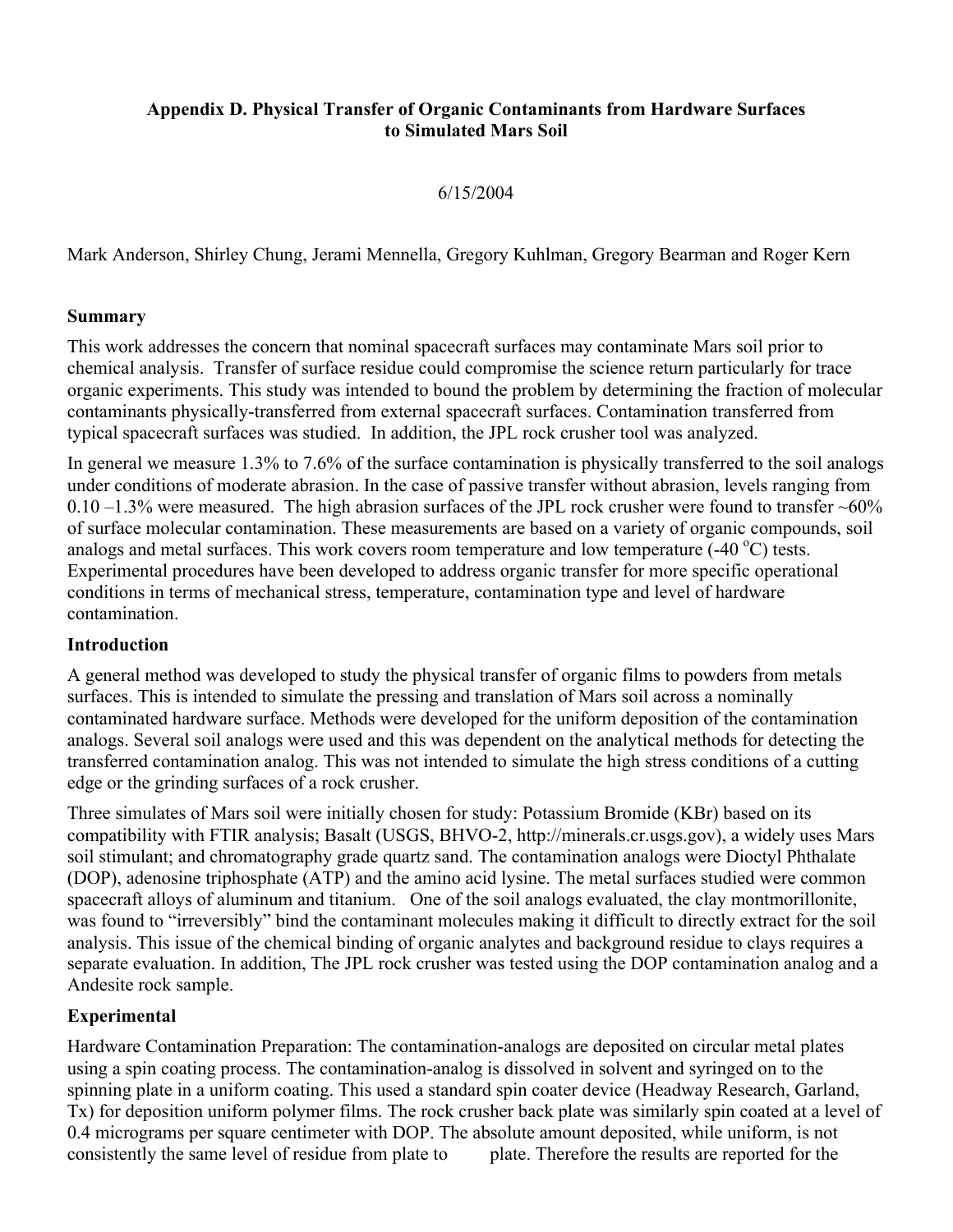average percent contamination transferred for plates in a range of contamination levels.

## Contamination Transfer Process

Passive Transfer: The amount of contamination transferred with no abrasion was evaluated at 25 °C and –40 °C. The weighed analogs (0.5 grams) were evenly applied to the surface and after 1 hour were poured off. The amount of residue was then analyzed. There was little or no mechanical action was applied other than the particles sliding over the surface.

Abrasion Transfer: The abrasive transfer experiment uses a known weight of a cleaned, flat-head stainless steel pestle. Weighed powder (0.5-0.75 grams) is placed between the pestle head and the circular plate surface  $(100 \text{cm}^2)$  and the "mechanical transfer" is accomplished by moving the pestle radically outward and inward from the center of the plate using only the pestle weight and covering the entire contamination plate surface. This is done for a prescribed number of passes. The powder is then lightly brushed off the surface and collected into a vial and mixed. This powder is either analyzed directly or it is extracted and evaporated onto potassium bromide (KBr) for DRIFT analysis as describe below. The residue remaining on the plate is then rinsed with dichloromethane (DCM) and similarly analyzed. The fraction of the material transferred to the soil analog from the plate is reported as "% transferred". Blanks are run on solvents and all hardware that contacts the powder along surfaces. The error in the measurements is mainly a function of the grinding process that transfers oil from the surface to the powder.

*Below is the apparatus for physical transfer of molecular films. This provides uniform pressure on a pestle to the powder-plate interface*



# FTIR Analysis

The contamination-analog on the plate and transferred to the soil-analog are both measured using Diffuse Reflectance/ Fourier Transform Infrared (DRIFT) spectroscopy. The samples are extracted using dichloromethane. FTIR provides chemical functional group information for sensitive quantitative analysis and qualitative identification of materials. The analysis followed the ACL-120 procedure that complies with Mil-STD-1246C Notice 3 and is sensitive to the most stringent level (A/100). A paper (1) co-authored and written under the direction of Mark Anderson details the quantitative methodology. The method has high precision and accuracy. The linear correlation coefficient (r2) is 0.980 for bis-ethyl hexyl phthalate (DOP), 0.982 for Silicone and 0.987 for hydrocarbon pump oil. This is valid for the range of concentrations used in this study.

## Gas Chromatography- Mass Spectroscopy

The sample of crushed rock from the rock crusher (with the DOP coated back plate) was analyzed for DOP using a dichloromethane extraction, evaporative concentration and analysis using GC/MS. GC/MS provides separation using gas chromatography and mass analysis using mass spectroscopy.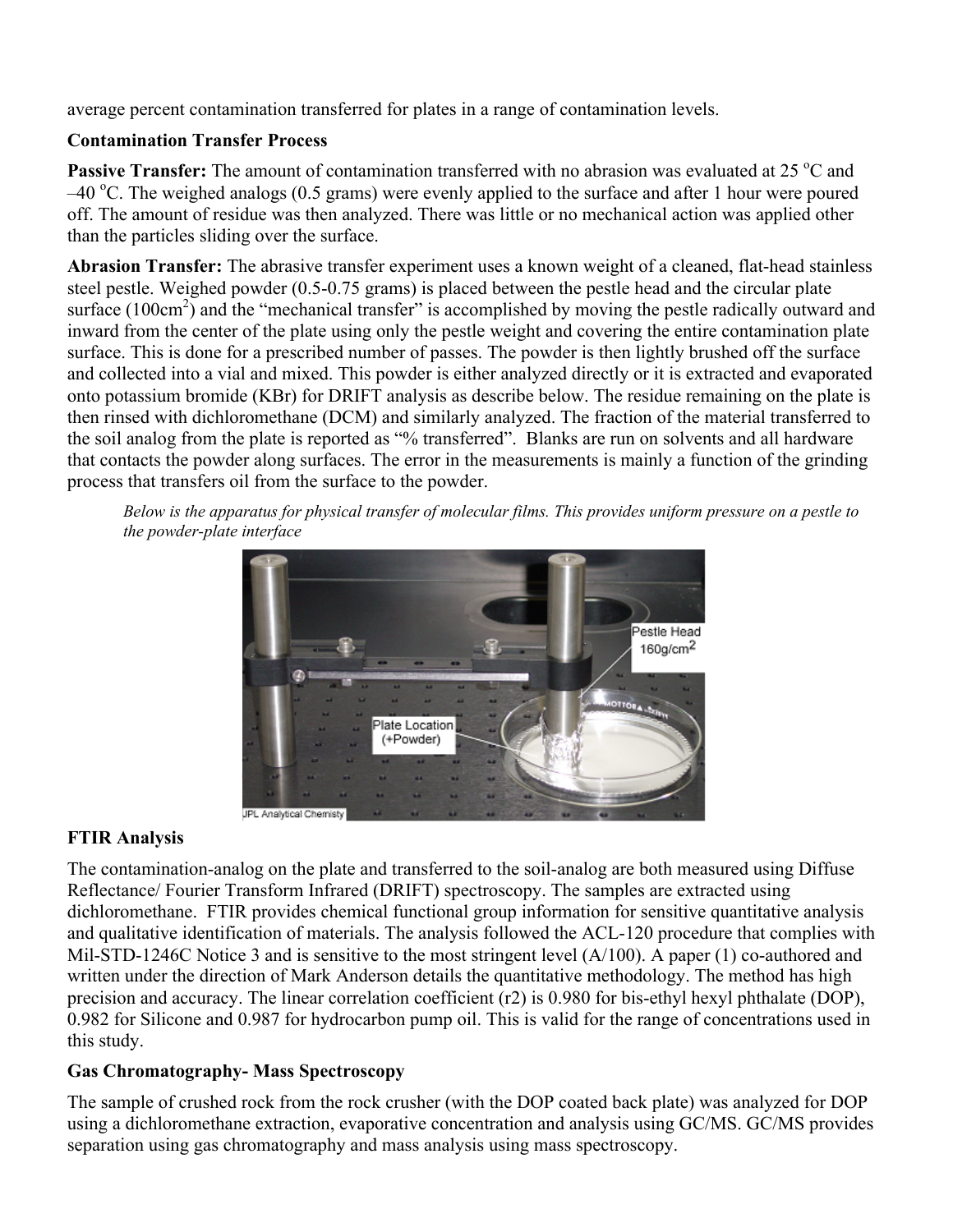## **RESULTS**

## Rock Crusher:

The back plate of the rock crusher was spin coated with 0.4 micrograms per square centimeter of DOP. A 32 gram Andesite rock was ground to completion (overnight). The crusher surfaces under high stress have fine powdered rock marking the surface. This area  $(\sim 10 \text{ cm}^2)$  was used to estimate the contact area. The crushed rock had 5.9 micrograms of DOP as determined by dichlormethane extraction and GC/MS analysis. This is  $\sim$ 60% of the residue on the abraded surface area. The resulting crushed rock sample had 185 parts per billion DOP.

The transfer fractions for the various plate-analog combinations are based on the average of 3 or 4 measurements (unless otherwise indicated).

| Plate/<br>Analog | DOP Level on Plate<br>Micrograms per $cm2$ | <b>Fraction Transferred</b><br>to Powder $(f)$ | Standard<br>Deviation | Average %<br><b>Transferred to</b><br>Powder |
|------------------|--------------------------------------------|------------------------------------------------|-----------------------|----------------------------------------------|
| Al/KBr           | 0.07                                       | 0.063                                          | 0.033                 | 6.3%                                         |
| Al/KBr           | 0.7                                        | 0.055                                          | 0.011                 | 5.5%                                         |
| Ti/KBr           | 0.06                                       | 0.066                                          | 0.021                 | $6.6\%$                                      |
| Ti/KBr           | 0.36                                       | 0.023                                          | 0.0072                | 2.3%                                         |
| Ti/Sand          | 0.21                                       | 0.023                                          | 0.013                 | $2.3\%$                                      |

|  | Table #1 Abrasion: DOP Transferred to Soil Analog at 22°C |  |  |  |
|--|-----------------------------------------------------------|--|--|--|
|  |                                                           |  |  |  |

2 Passes over 100 cm<sup>2</sup> with a Force of  $160$ g/cm<sup>2</sup>

## **Table #2 Abrasion: DOP Transferred to Soil Analog at -40<sup>o</sup> C**

2 Passes over 100 cm<sup>2</sup> with a Force of  $160$ g/cm<sup>2</sup>

| Plate/<br>Analog | DOP Level on Plate<br>Micrograms per $cm2$ | <b>Fraction Transferred</b><br>to Powder $(f)$ | Standard<br>Deviation | % Transferred<br>to Powder |
|------------------|--------------------------------------------|------------------------------------------------|-----------------------|----------------------------|
| Ti/KBr           | 0.09                                       | 0.072                                          | *                     | $7.2\%$                    |
| Ti/Sand          | 0.20                                       | 0.025                                          | *                     | 2.5%                       |

Table #3 Passive Transfer: **DOP Transferred to Soil Analog at 22<sup>o</sup>C** 

| Plate/<br>Analog | DOP Level on Plate<br>Micrograms per $cm2$ | <b>Fraction Transferred</b><br>to Powder $(f)$ | Standard<br>Deviation | % Transferred<br>to Powder |
|------------------|--------------------------------------------|------------------------------------------------|-----------------------|----------------------------|
| Al/Sand          | 0.07                                       | 0.01                                           | *                     | $1.3\%$                    |
| Al/Sand          | 0.9                                        | 0.03                                           | *                     | $2.7\%$                    |
| Al/KBr           | 0.10                                       | 0.04                                           | *                     | $3.9\%$                    |
| Al/KBr           | 0.9                                        | 0.05                                           | *                     | $4.6\%$                    |

## Table #4 Passive Transfer: **DOP Transferred to Soil Analog at -40°C**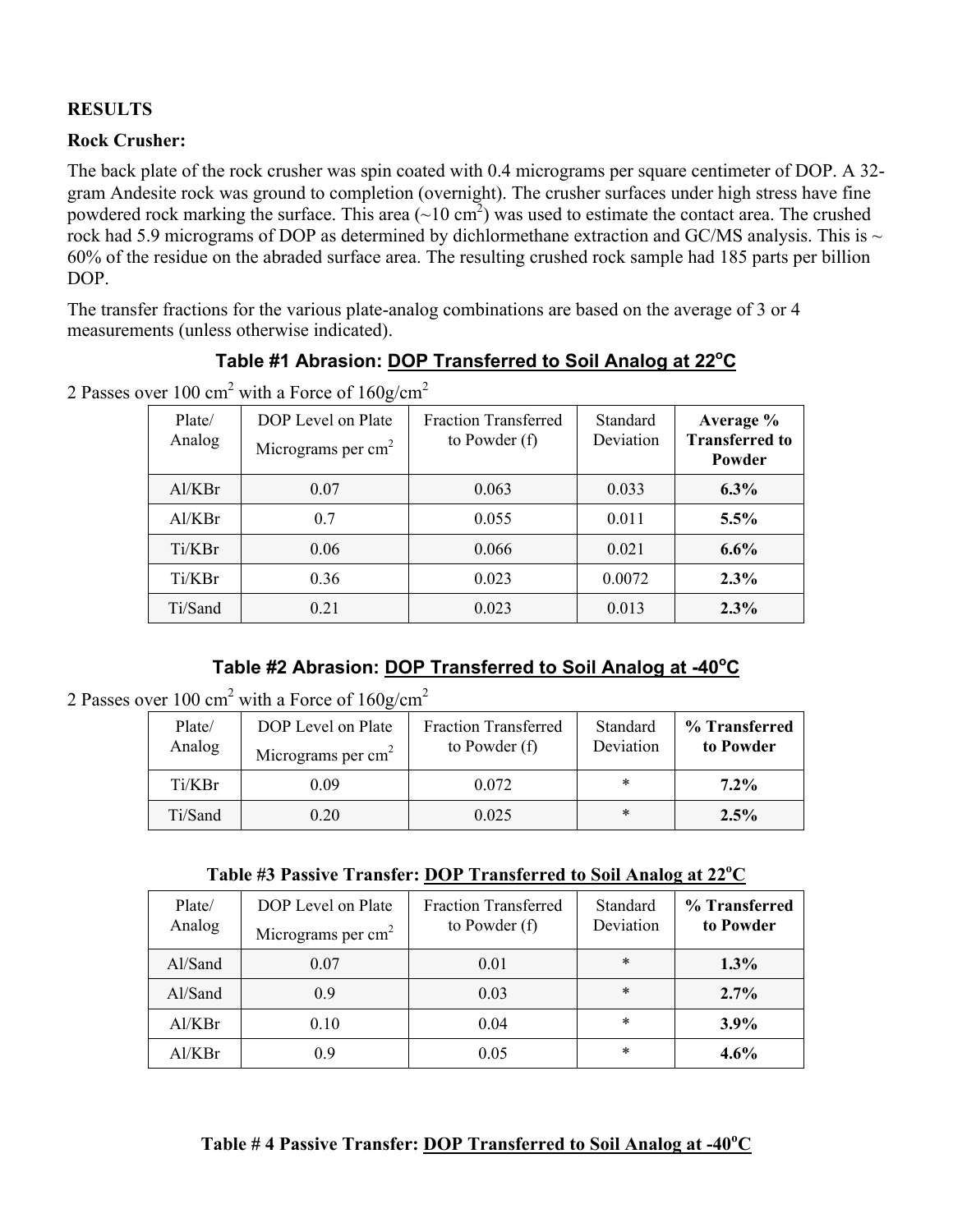| Plate/<br>Analog | DOP Level on Plate<br>Micrograms per $cm2$ | <b>Fraction Transferred</b><br>to Powder (f) | Standard<br>Deviation | % Transferred<br>to Powder |
|------------------|--------------------------------------------|----------------------------------------------|-----------------------|----------------------------|
| Al/Basalt        | 1.06                                       | 0.013                                        | 0.0047                | $1.3\%$                    |
| Al/Basalt        | 0.175                                      | 0.0085                                       | 0.0033                | 0.85%                      |
| Al/Sand          | 0.073                                      | 0.0043                                       | 0.00074               | 0.43%                      |
| Al/Sand          | 12                                         | 0.0013                                       | 0.00014               | 0.13%                      |

\* This is based on a single point measurement.

### Bio-Molecular Contamination Experimental

### ATP (adenosine triphosphate) Determination:

In this study ATP serves as a surrogate for nucleic acids as it contains a purine, phosphoric acid and has a negative charge at neutral pH. The contamination-analog on the plate and that transferred to the soil are both measured using a bioluminescence-based assay. The bioluminescence reagent contains firefly luciferin and luciferase. Luciferase specifically reacts with ATP and the amount of luminescence produced by the reaction is in direct proportion to the amount of ATP in the sample. Specifically Kikkoman CheckLite HS plus reagent kit is used as specified by the manufacturer and the signal is detected with a Kikkoman Lumitester model K-210 spectrofluorimeter. The instrument has a linear response over a five decade rang and a lower limit of detection sensitivity of 10-14 M.

Amino Acid Determination: In this study Lysine served as a representative amino acid as it is the most easily detected since it has two primary amines. The contamination-analog on the plate and transferred to the soil were both measured using a fluorescence assay based on the dye fluorescamine. Upon reaction with primary amines the product shows absorbance/emission peaks at 381nm and 470nm respectively. The reaction is detected with a Gemini XS microplate spectrofluorometer with a detection range from 5 to 2500 ng/ml.

Compatibility of Assays and Materials: Like the DRIFT/FTIR both the ATP and amino acid assays were unable to detect signal from the Mars soil simulant montmorillonite. It is presumed to "irreversibly" bind the contaminant molecules making it difficult to directly extract for the soil analysis. In addition the KBr used is the DRIFT/ FTIR studies was found to significantly inhibit the biochemistries used in the detection of ATP and amino acids. Therefore, studies of transfer by this material were not conducted for this soil simulant This issue of the chemical binding of organic analytes and background residue to clays requires a separate evaluation as it may impact operation of some strategies for chemical detection on the surface of Mars.

Contaminated Plate Preparation: The water-based solutions of the bioorganic contaminants were not suitable for spin coating. The contamination-analogs, ATP and Lysine were deposited on circular metal plates (aluminum or titanium) using with micropipter in a 10x10 array of 2 microliter drops and allowed to dry. The contamination-analog was dissolved in sterile de-ionized water. This is a standard method for deposition aqueous solutions. The absolute amount deposited is determined from the known volume and concentration is consistently the same level of residue from plate to plate although not present as a contiguous film on the plate. The results are reported for the average percent contamination transferred for plates from three replicate experiments. Each experiment also has replicate positive and negative controls for the presence and absence of the analog contaminant.

Contamination Transfer Process: The transfer experiment uses a known weight of a cleaned, flat-head stainless steel pestle. Weighed sand  $(0.75g \text{ of } SiO<sub>2</sub>)$  is placed between the pestle head and the plate surface and the "mechanical transfer" is accomplished by moving the pestle across the surface of the plate using only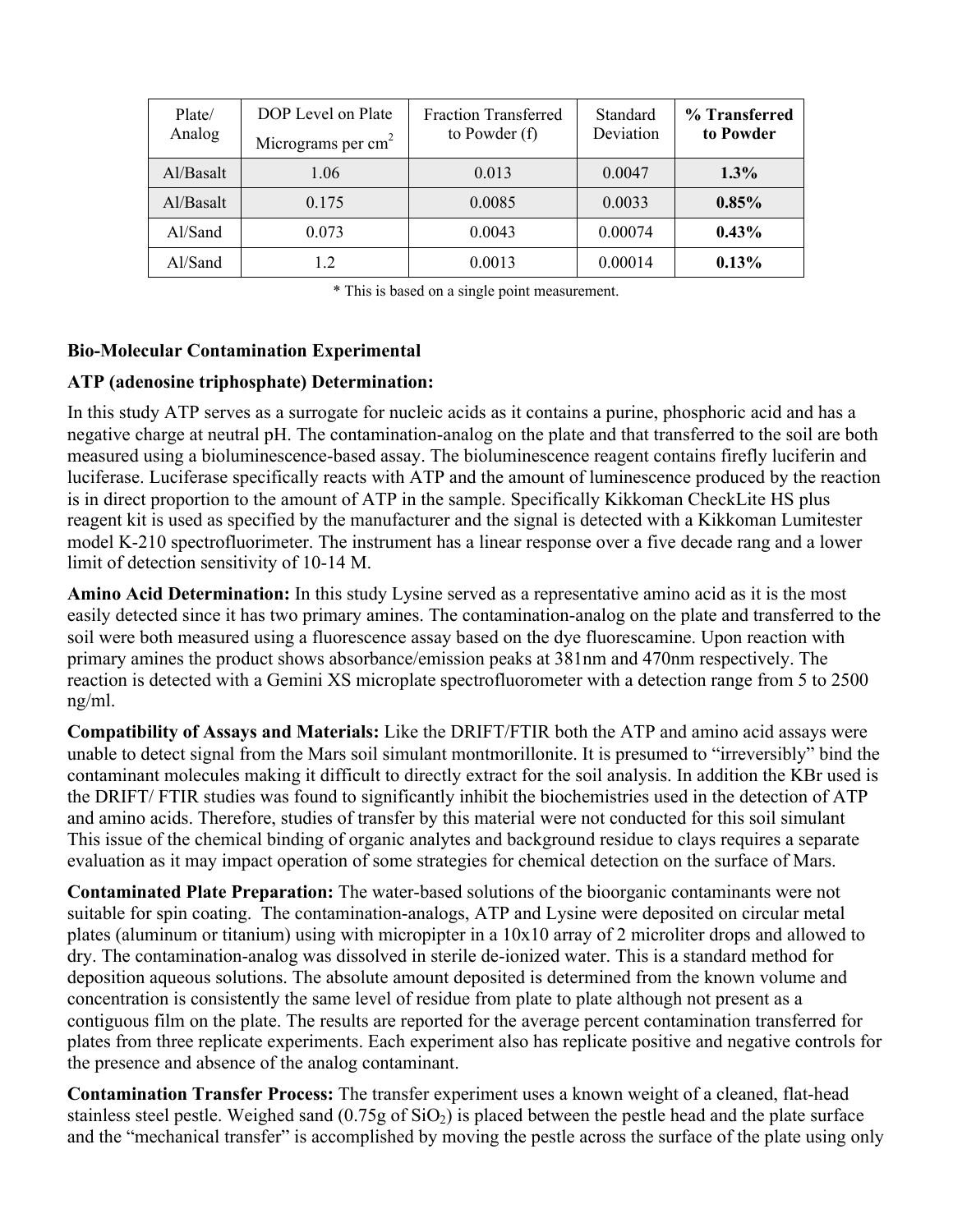the pestle weight and covering the entire contaminated plate surface. This is done for a prescribed number of passes. The sand is then poured off the surface and collected into a vial. This sand is extracted with 1ml of water and the supernatant used directly for ATP and amino acid. The residue remaining on the plate is then rinsed with water and similarly analyzed. The fraction of the material transferred to the soil analog from the plate is reported as " % transferred". Blanks are run on solvents and all hardware that contacts the sand along surfaces. The error in the measurements is mainly a function of the grinding process that transfers bioorganic molecules from the surface to the sand.

## **RESULTS**

The percent transferred to the soil for the various plate-analog combinations are based on the average of 3 or 4 measurements (unless otherwise indicated).

# Table # 6 Abrasion: Lysine Transferred to Sand at 22<sup>o</sup>C

3 Passes over 100 cm<sup>2</sup> with a Force of  $160$ g/cm<sup>2</sup>

| Plate Type | Total Lysine on Plate<br>Nanograms | Lysine transferred to<br>sand, Nanograms | Standard<br>Deviation | % Transferred<br>to Sand |
|------------|------------------------------------|------------------------------------------|-----------------------|--------------------------|
|            |                                    |                                          |                       |                          |
| Aluminum   | 5,000                              | 167.5                                    | 48.8                  | $3.4\%$                  |
|            |                                    |                                          |                       |                          |
| Titanium   | 5,000                              | 125.5                                    | 23.7                  | 2.5%                     |

# **Table # 5 Abrasion: ATP Transferred to Sand at 22<sup>o</sup> C**

3 Passes over 100 cm<sup>2</sup> with a Force of  $160$ g/cm<sup>2</sup>

| Plate Type | Total ATP on Plate<br>Nanograms | ATP transferred to<br>sand, Nanograms | Standard<br>Deviation | % Transferred<br>to Sand |
|------------|---------------------------------|---------------------------------------|-----------------------|--------------------------|
|            |                                 |                                       |                       |                          |
| Aluminum   | 0.1                             | 0.0013                                | .0045                 | $1.3\%$                  |
|            |                                 |                                       |                       |                          |
| Titanium   | 0.1                             | 0.0034                                | 0.013                 | $3.4\%$                  |

# Table #7 Abrasion: Lysine Transferred to Sand at -40<sup>o</sup>C

3 Passes over 100 cm<sup>2</sup> with a Force of  $160$ g/cm<sup>2</sup>

| Plate Type | Total Lysine on Plate<br>Nanograms | Lysine transferred to<br>sand, Nanograms | Standard<br>Deviation | % Transferred<br>to Sand |
|------------|------------------------------------|------------------------------------------|-----------------------|--------------------------|
|            |                                    |                                          |                       |                          |
| Aluminum   | 5,000                              | 75.2                                     | 31.4                  | 1.5%                     |
|            |                                    |                                          |                       |                          |
| Titanium   | 5,000                              | 378.0                                    | 128.7                 | $7.6\%$                  |

# Table #6 Abrasion: **ATP Transferred to Sand at -40°C**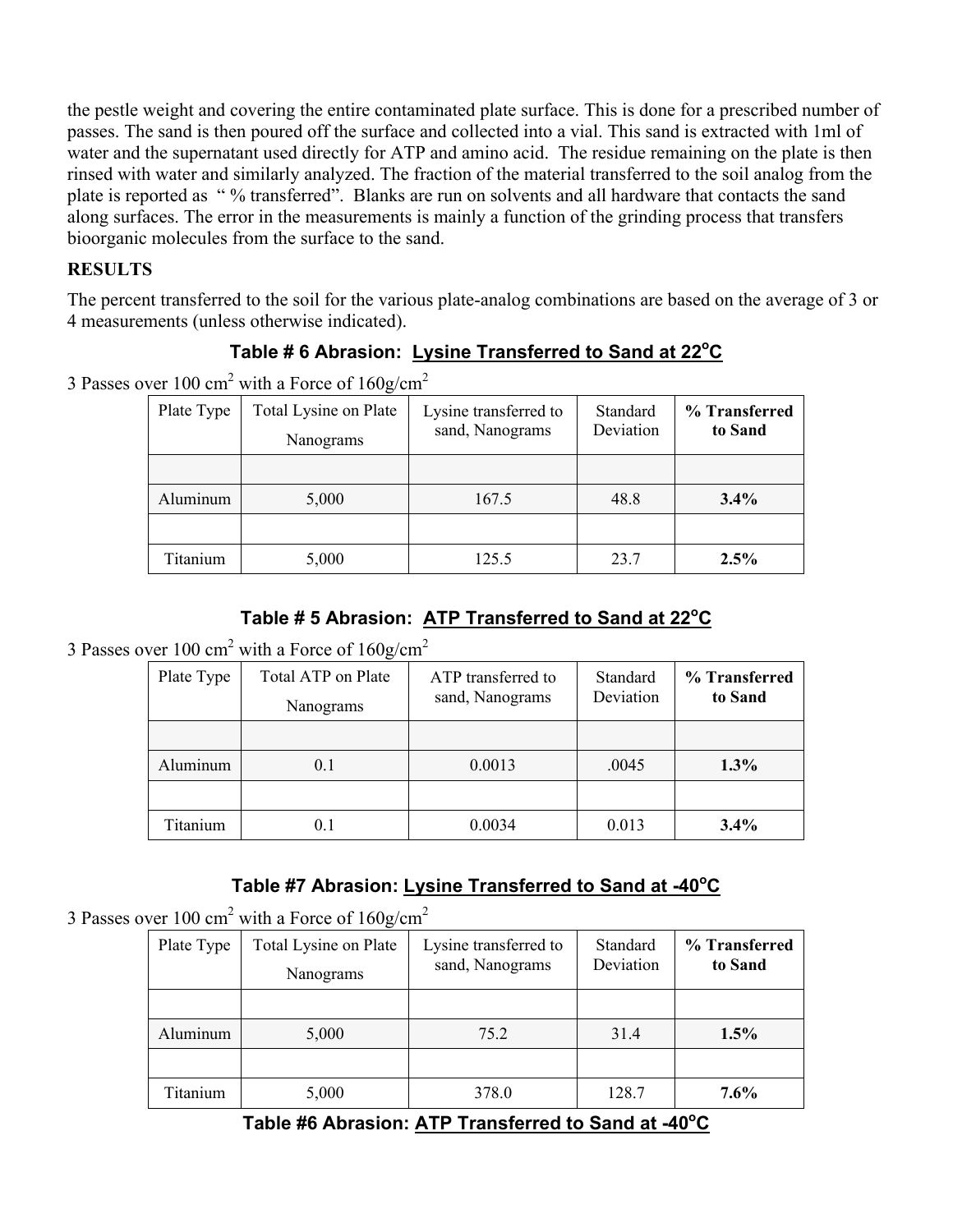3 Passes over 100 cm<sup>2</sup> with a Force of  $160$ g/cm<sup>2</sup>

| Plate Type | Total ATP on Plate<br>Nanograms | ATP transferred to<br>sand, Nanograms | Standard<br>Deviation | % Transferred<br>to Sand |
|------------|---------------------------------|---------------------------------------|-----------------------|--------------------------|
|            |                                 |                                       |                       |                          |
| Aluminum   | 0.1                             | 0.00088                               | 0.0015                | $0.9\%$                  |
|            |                                 |                                       |                       |                          |
| Titanium   | 0.1                             | 0.0019                                | 0.0013                | $1.9\%$                  |
|            |                                 |                                       |                       |                          |

# **Table #7 Passive Transfer: ATP Transferred to Sand at 22<sup>o</sup> C**

Static transfer for one hour of direct contact

| Plate Type | Total Lysine on Plate<br>Nanograms | Lysine transferred to<br>sand, Nanograms | Standard<br>Deviation | % Transferred<br>to Sand |
|------------|------------------------------------|------------------------------------------|-----------------------|--------------------------|
|            |                                    |                                          |                       |                          |
| Aluminum   | 0.1                                | 0.00011                                  | 0.00012               | $0.1\%$                  |
|            |                                    |                                          |                       |                          |
| Titanium   | 0.1                                | 0.00013                                  | 0.00017               | $0.1\%$                  |

# **Table #7 Passive Transfer: Lysine Transferred to Sand at 22<sup>o</sup> C**

Static transfer for one hour of direct contact

| Plate Type | Total Lysine on Plate<br>Nanograms | Lysine transferred to<br>sand, Nanograms | Standard<br>Deviation | % Transferred<br>to Sand |
|------------|------------------------------------|------------------------------------------|-----------------------|--------------------------|
|            |                                    |                                          |                       |                          |
| Aluminum   | 5,000                              | 46.5                                     | 24.3                  | $0.93\%$                 |
|            |                                    |                                          |                       |                          |
| Titanium   | 5,000                              | 121 22                                   | 50.0                  | $0.24\%$                 |

## Estimation of Molecular Contamination Transferred to Soil

The following is a calculation to estimate mechanically transferred contamination from spacecraft hardware to a soil sample. The resulting concentration in the soil sample (Cppb) is given as parts per billion (ppb) by weight (nanograms per gram). The initial surface contamination,  $\overline{C}$ s, is given in nanograms per cm<sup>2</sup>. This may be from direct hardware measurements or contamination modeling. The fraction of the surface contamination transferred from surface into the soil is given as f. This transfer fraction is reported in the tables above for various residues, substrates, temperatures and abrasion conditions. The soil sample weight, S is express in grams and the area, A is given in cm<sup>2</sup>. The calculation is Cppb = f x Cs x A / S.

**Example:** Clean hardware (level  $A/10$ ) with passive contact at  $-40^{\circ}$ C: